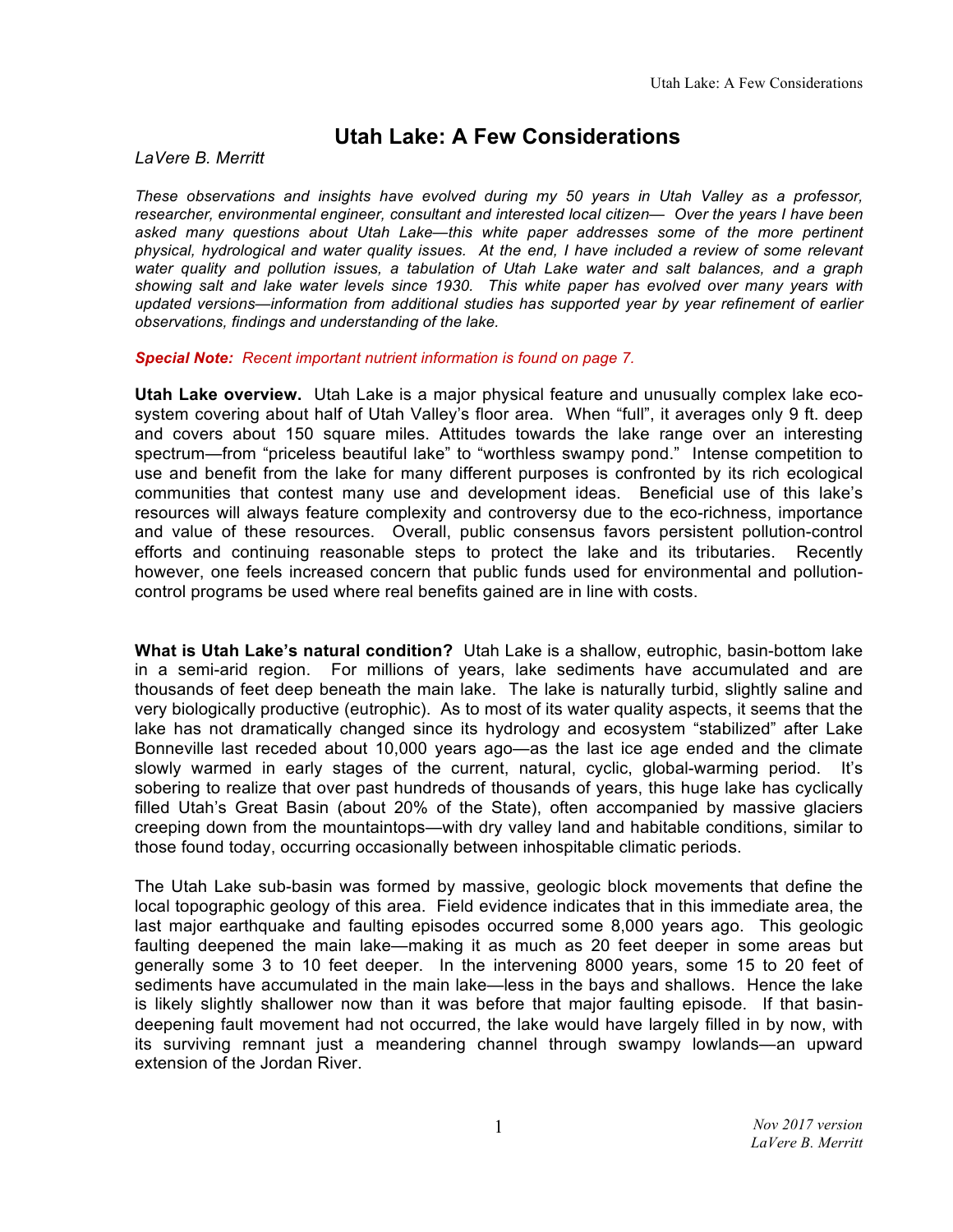Since pioneer settlement beginning nearly 170 years ago, indications are that water quality in Utah Lake has not experienced large changes. However, land use changes, water diversions and introduced plants and animals have caused significant changes in ecosystems in and around the perimeter of the lake, as well as along its tributaries.

Naturally, lake outflow rate was controlled by its water level relative to a natural rock sill that crosses beneath the Jordan River about 7 miles downstream from the lake at Indian Ford Park. Had larger fault-movement occurred during the big earthquake(s) some 8000 years ago, the lake might not exist at all or might be deeper, depending on the relative vertical movement of the lakebed as compared to this bedrock sill. The top few feet of this rock sill were removed in the late 1980s as engineers dredged the Jordan River channel to increase lake-outflow capacity, after several years of very high lake levels and serious shoreline flooding. The lake reached its highest recorded level over 5 ft above "full" during this very wet period in the mid-1980s.

Nowadays, when lake-outlet gates are fully open, discharge rate down the Jordan River is determined by lake water level relative to the elevation of irrigation diversion works about a mile downstream from Indian Ford. The channel dredging and sill removal of the 1980s increased the unimpeded outflow rate about 100% at full elevation (Compromise elev.)—from about 500 to 1050 cubic feet per second (cfs); 400% greater at one foot below "Compromise"—from about 200 to 800 cfs, etc. Compromise elevation of 4489.04 ft is the lakes "legal" full elevation—the water elevation at which outlet gates must be opened fully to minimize additional rise in lake elevation and thus reduce flood damage to farmland and facilities around the lake.

**Why does Lake level fluctuate so much?** Unfortunately, the combination of physical, hydrological and water rights factors, makes it essentially impossible to keep the lake within a couple of feet of a desired elevation, especially during the summer months when, in addition to large natural differences in yearly and seasonal inflows, evaporation causes much of the natural depth fluctuation. Most of the annual evaporation of about 4 ft. occurs June through September, largely after the spring runoff. Note that 4 feet of evaporation represents about 300,000 acre feet of water which is about one-third of lake-full volume and about one-half of the annual average water inflow. During droughts, even if most upstream stored waters could somehow be commandeered from the "owners" the amount would still fall short of that needed to keep the lake full. Normally during spring runoff, the lake's limited outflow capacity can't keep up with inflows and the lake rises as excess inflowing water is stored in increased depth. Over time, this stored water is discharged as outflows finally exceed decreasing inflows.

For about 150 years, outflow rate has also been managed to accommodate downstream water rights. Under natural conditions, lake level varied 2 to 4 feet within a given year due to the natural cycle of large spring-runoff followed by much smaller inflows and high evaporation during summer and fall. About 150 years ago, only a few years after initial pioneer settlement, efforts began to control discharges and operate the lake as a shallow storage reservoir from which stored water was released on demand for downstream uses. Natural periodic flooding of land around the lake was worsened when water was stored and land owners strongly protested this practice that sometimes flooded thousands of acres of agricultural land around the lake. These conflicts led to the establishment of "Compromise" lake elevation (4489.04 ft.)—the water elevation where lake outlet gates must legally be fully open and allow unimpeded outflow. Also, several other upstream water storage reservoirs and/or diversions exist. These three factors, outlet control works, upstream storage and water diversions, typically add annual lake level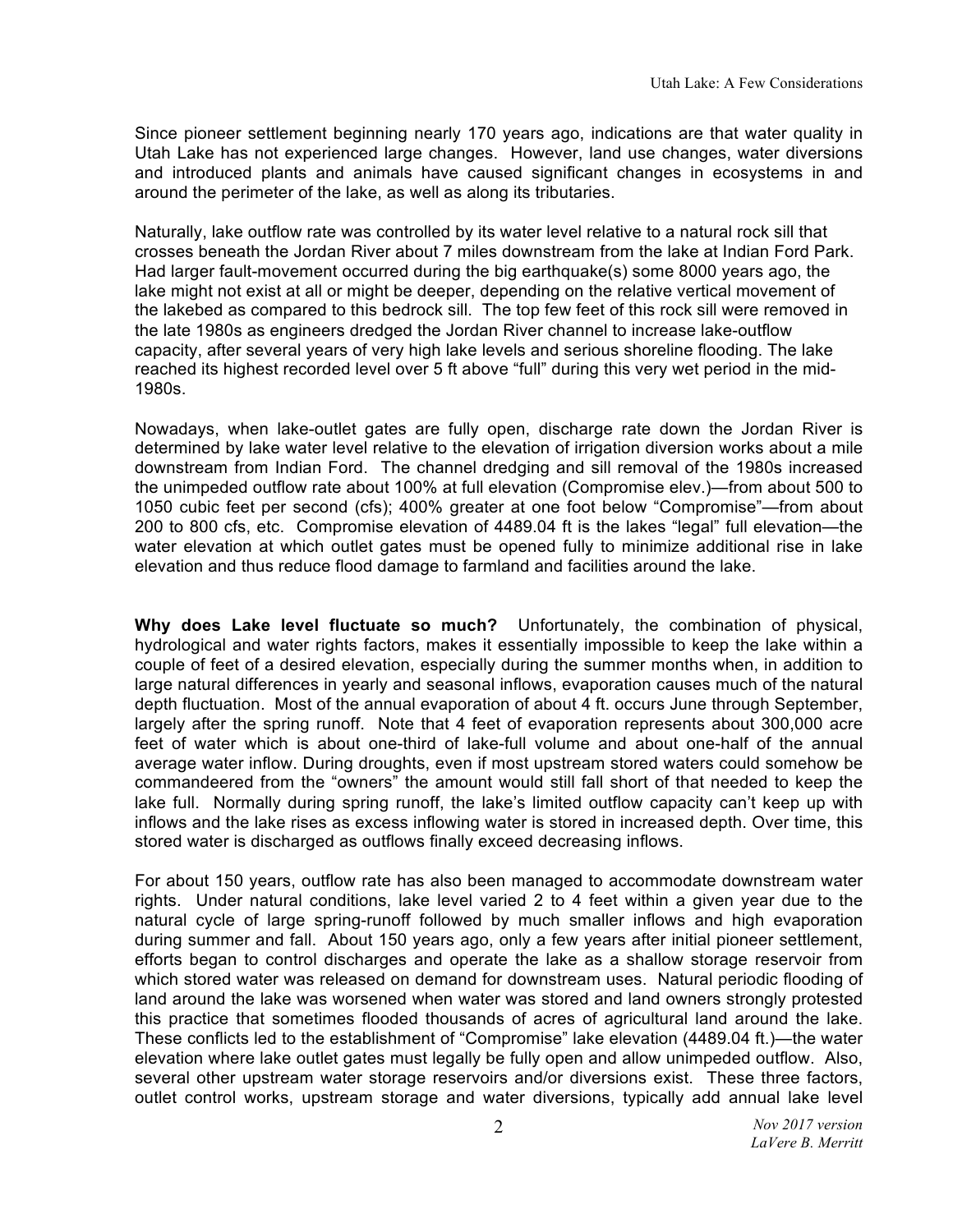fluctuations of 2 or 3 feet—thus increasing annual lake level fluctuations to a range of some 3 to 6 feet. Since the lake averages only 9 ft. deep when full with the deepest areas about 14 ft., a 6 ft. variation within a single year causes major changes in water-edge location and lake characteristics.

Over several-year-long wet to dry cycles, lake level drops as much as 15 feet from its highest to lowest levels. When at its lowest point, the lake is very small, receding to the middle of the lakebed where it becomes a pond only 3 or 4 feet deep with no natural spill-over outflow. Wetdry cycles vary in magnitude and length; recently they seem to be bottoming about every 20 to 30 years. As the lake goes into a dry cycle, it drops lower and lower with annual fluctuations continuing in the 3 to 6 feet range. During major droughts, annual evaporation may exceed annual inflow and the lake continues to shrink even though there is no natural Jordan River outflow. In the extreme drought of the 1930s, pumps were put out into the lake and used to pump the lake almost dry—this has not been repeated since it was found that under such conditions the water was too salty to be used for irrigation.

**Why is Utah Lake slightly salty (brackish) at times?** Over many years TDS in the lake averages about 900 mg/l. Evaporation concentrates natural dissolved salts in the lake—during an average year, about half of inflowing water evaporates. This evaporation averages 4 feet annually and precipitation averages 1 ft, so net evaporation is about 3 ft.—a net loss of about 230,000 acre feet a year. This large volume of water would supply a city of about 1 million people or irrigate about 70,000 acres of farmland. During average years this evaporation approximately doubles the lake's total dissolved salt (TDS) concentrations. During the peak of wet cycles, outflowing water averages less than one year of in-lake residence time; while at the bottom of dry cycles, residence time increases to several years.

A major source of TDS is numerous small mineral springs that flow into the lake. These mildly thermal, slightly salty springs—with TDS concentrations typically 1500 mg/l to 7000 mg/l<sup>1</sup>—are associated with numerous geological faults that encircle, as well as pass under, the lake. These mineral springs only make up about 5 percent of the inflowing water but contribute about 27 percent of the salts. Most of these mineral springs are small, scattered, often diffuse, and most are submerged. These factors make it infeasible to undertake large-scale collection and export of these brackish waters to reduce TDS levels in the lake.

Note that for traditional irrigation practice in Utah, many crops begin to experience significant salt damage when irrigated with water having TDS levels above about 1,500 mg/l. The State's 1,200 mg/l irrigation water quality standard is occasionally exceeded in Utah Lake during prolonged droughts. During the worst part of drought cycles—usually 1 or 2 months in late summer—TDS levels have occasionally reached 2000 mg/l or higher, making the water essentially unusable for irrigation. As indicated in Figure 1, TDS levels have been above 1500 mg/l about 3**.**5% of the time (40 of 996 months.) Most of these occurred during the Sept-Dec period, after the main irrigation season. Although salinity damage to crops irrigated with this water is a threat, it appears to be a modest one if reasonable field-drainage practices are followed.

Importantly, about 30% of inflowing dissolved salts precipitate as sediments and comprise some 60 to 80 percent of the lake-bottom sediments (mostly Ca and HCO3). The net result of these

<sup>&</sup>lt;sup>1</sup> Utah Lake averages about 900 mg/l over the last 85 years; for reference, sea water is about 35,000 mg/l.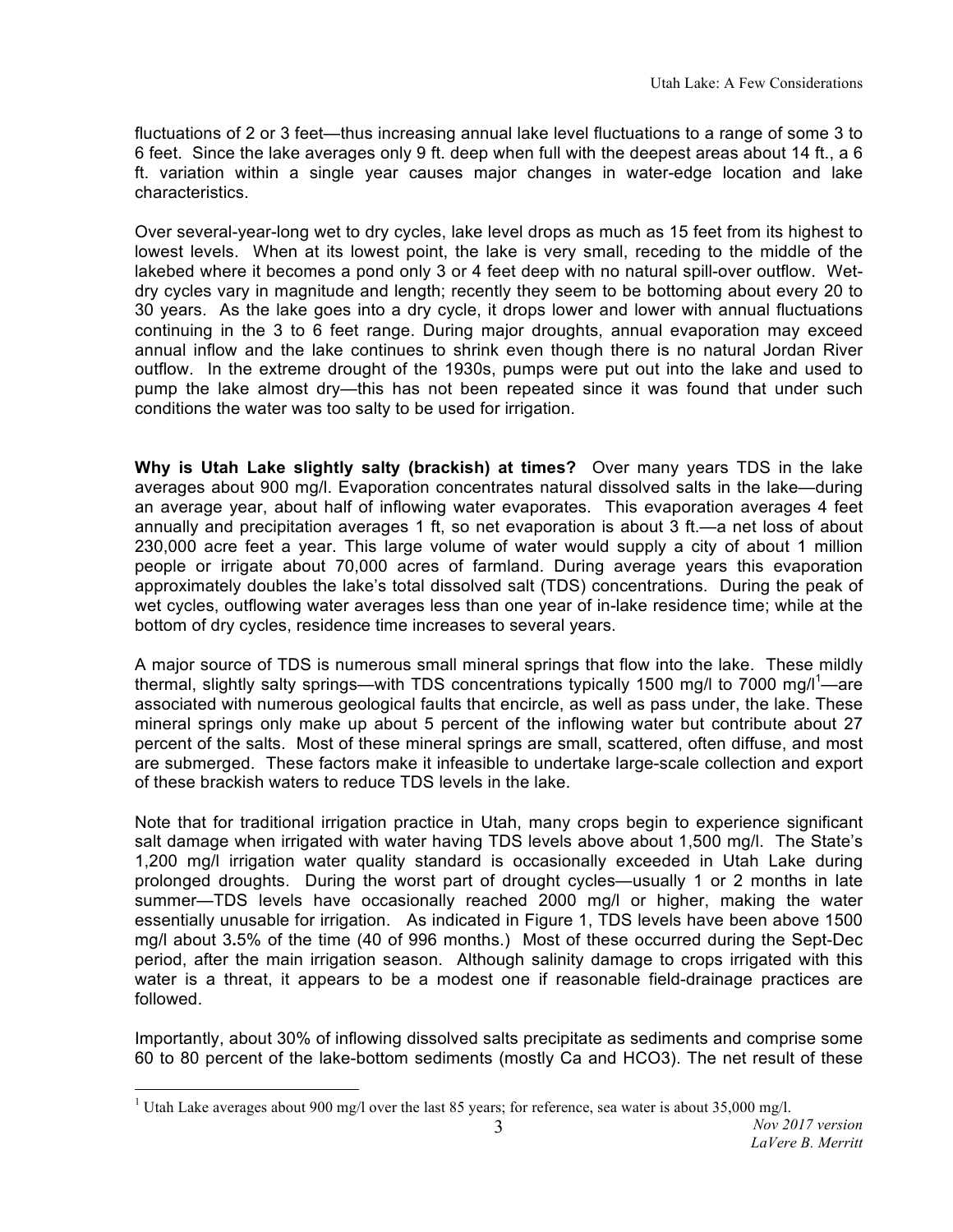factors is that average TDS in the lake is about two times higher than average inflowing waters, but even then lake waters are only moderately high in TDS if viewed from a water quality and beneficial use point of view. Over the years, through major wet and dry cycles, TDS in the lake averages about 900 mg/l but varies fourfold, from about 500 mg/l to 2000 mg/l. Lake plant and animal communities seem well adapted to this salt range and these TDS variations do not seem to cause them any significant problems.

Modeling simulations of the lake, based on simulated conditions in pre-settlement times, indicate that current TDS levels in the lake average some 35% to 45% higher than existed in pre-settlement times before about 1850. The TDS increase is mainly due to (1) diversions of some tributary waters that reduce the inflow of low-salt waters and also reduces lake flushing, and (2) increased TDS in tributary waters due to upstream water use.

TDS limitation is usually not included in primary drinking water standards but secondary guidelines often limit it for aesthetic and palatability reasons. Most agencies prefer to have less than 500 mg/l in drinking water, but some areas allow up to about 1000 mg/l, or so, when better waters are not available. Therefore, over time, given the fluctuations in TDS levels, Utah Lake water is poor to unacceptable for drinking water without TDS reduction. Unfortunately, the highest lake TDS concentrations occur during dry cycles when additional sources of drinking water are most needed. Since natural biological residues make Utah Lake waters rather difficult and expensive to treat, the necessary advanced treatment would cost some 2 to 3 times more than for conventionally-treated drinking water. The Jordan Valley Water Conservancy District estimates that costs for the most promising advanced treatment for salt removal (reverse osmosis) would be about the same as costs for both developing and treating other low TDS water sources using conventional treatment plants. Someday, if a dramatic need for additional drinking water arises; large-scale treatment of Utah Lake water might become economically competitive. But for the time being, the cost of advanced treatment is too high for lake water to be used as a significant source of drinking water. In the future, it is likely that we will see additional use for drinking water of inflowing higher quality water, particularly groundwater, both along the lake shoreline and along lands adjacent to the Jordan River. This approach could develop a large amount of groundwater that could be used directly for municipal use with relatively low treatment costs. The needed water rights purchases or swaps are sometimes difficult, but using the high quality water seems to be a rational and economical way to obtain additional culinary water.

**Why is Utah Lake so dirty, muddy, and sometimes stinky?** Utah Lake is naturally "dirty" primarily due to the formation of mineral particles (precipitates) from dissolved salts in the lake water itself; coupled with the re-suspension of flocculent bottom sediments by frequent, rather high waves on this shallow lake. The result is a milky gray-brown to a milky gray-brown-green color of the lake much of the time. The natural precipitates include a variety of mineral complexes, comprised mainly of calcium and carbonate (carbonate converts from bi-carbonate in the lakes high pH water) mingled with lesser amounts of other minerals including considerable silica and phosphorus. Although eroded upland soils carried by larger tributaries are often the dominant sediments at their mouths, overall these tributary sediments contribute only a small percentage of the total lake sediments. Thus, bottom sediments are largely precipitated minerals combined with relatively small amounts of eroded soil sediments and even smaller amounts of aquatic plant and animal detritus.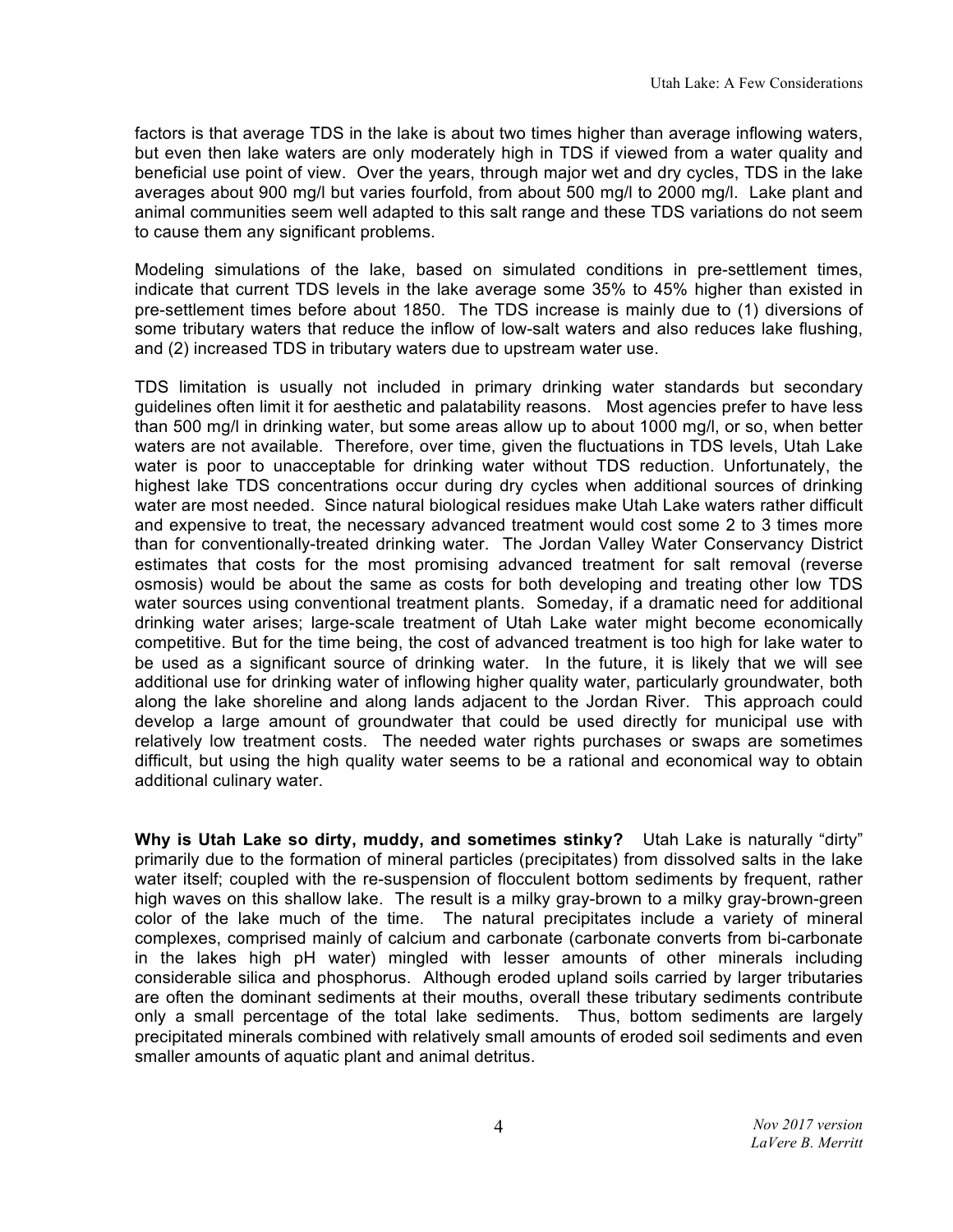The lake salt balance (see Table 1) shows that about 65% of inflowing calcium and 55% of inflowing bicarbonate precipitate. On average this is nearly 100,000 tons of precipitates per year—spread over the total lake area, this is about 2 inches of bottom sediment buildup every 100 years. The remaining dissolved salts are carried down the Jordan River. The deeper lake areas actually fill in with sediments more rapidly than do shallow areas. This due to both more total precipitates from the larger volume of overlaying water and migration of sediments from near-shore shallows where wave agitation re-suspends the flocculent sediments almost continuously—over time re-suspended sediments migrate to deeper waters, resulting in accretion rates in the main lake of some 3 to 4 inches per 100 years.

Based largely on incidental mention of clear lake water in early writings, some people maintain that the lake must have been clear and sparkling when modern settlers arrived in the 1850s. This is very likely not the case. Sediment sonar imaging and sediment cores indicate that the mineral formation and precipitation has always been present. Even today, when viewed from vantage points a few miles away, the lake often appears to be blue and clear due to the reflected blue light from the lake surface, but, in fact, the main lake is almost continuously rather turbid. In pioneer days, most human contact with the lake was with the clear, sparkling rivers, streams, springs, ponds and seepage water along the south, east and north boundaries of the lake. Emergent vegetation was also much more prevalent—the shallow clear water in extensive cattail and rush areas was protected from mixing with the turbid open-lake waters. In addition, no Carp were present to root through the shallows and stir up mud; but the main lake turbidity was very likely just as "muddy" as it is today.

As to noxious odors, Utah Lake is eutrophic—meaning overall biological growth and biomass is very high—growth and decay of the abundant plant and animal life sometimes result in "swampy" conditions. In spite of its very high biological productivity, such conditions are relatively moderate in the lake due to its well-mixed, well-aerated nature. But at times and in some locations anoxic zones develop, bad odors are generated and aesthetics suffer. This natural problem was/is sometimes intensified by human-caused pollution—particularly more than 50 years ago when untreated sewage and industrial wastewaters discharged into the lake.

**How polluted Is Utah Lake?** Considering the lake's basin-bottom location and eutrophic nature, its overall water quality is good. However, it is likely that the lake was not, is not, nor can it be, a "clear" lake, largely because of its natural mineral precipitation and its wave-stirred nature, in addition to its high biological turbidity component. Fortunately, the lake has excellent natural capacity for degrading and stabilizing both natural and human-caused pollutants. Its high oxygen levels, along with its naturally high pH, are favorable for removing and stabilizing many pollutants, such as organic debris, and binding and precipitating phosphorus and heavy metals, e.g., mercury and lead. Even during the 45 years or so that Geneva Steel discharged its treated process waters into the lake from the 1940s to 1990s significant water-quality deterioration was not found except occasionally in the immediate vicinity of Geneva's larger discharges.

For the lake and most of its tributaries, there is a dearth of long-term water quality data. Most available water quality data have been collected rather sporadically over just the past 45 years. The lake is large and has numerous tributaries, most of which are rather small and many are fairly difficult to locate and access. This makes comprehensive tributary measuring and sampling efforts difficult, time-consuming and costly. The lake also has a large groundwater inflow—those waters are inherently difficult to identify, quantify or sample. Nevertheless, a few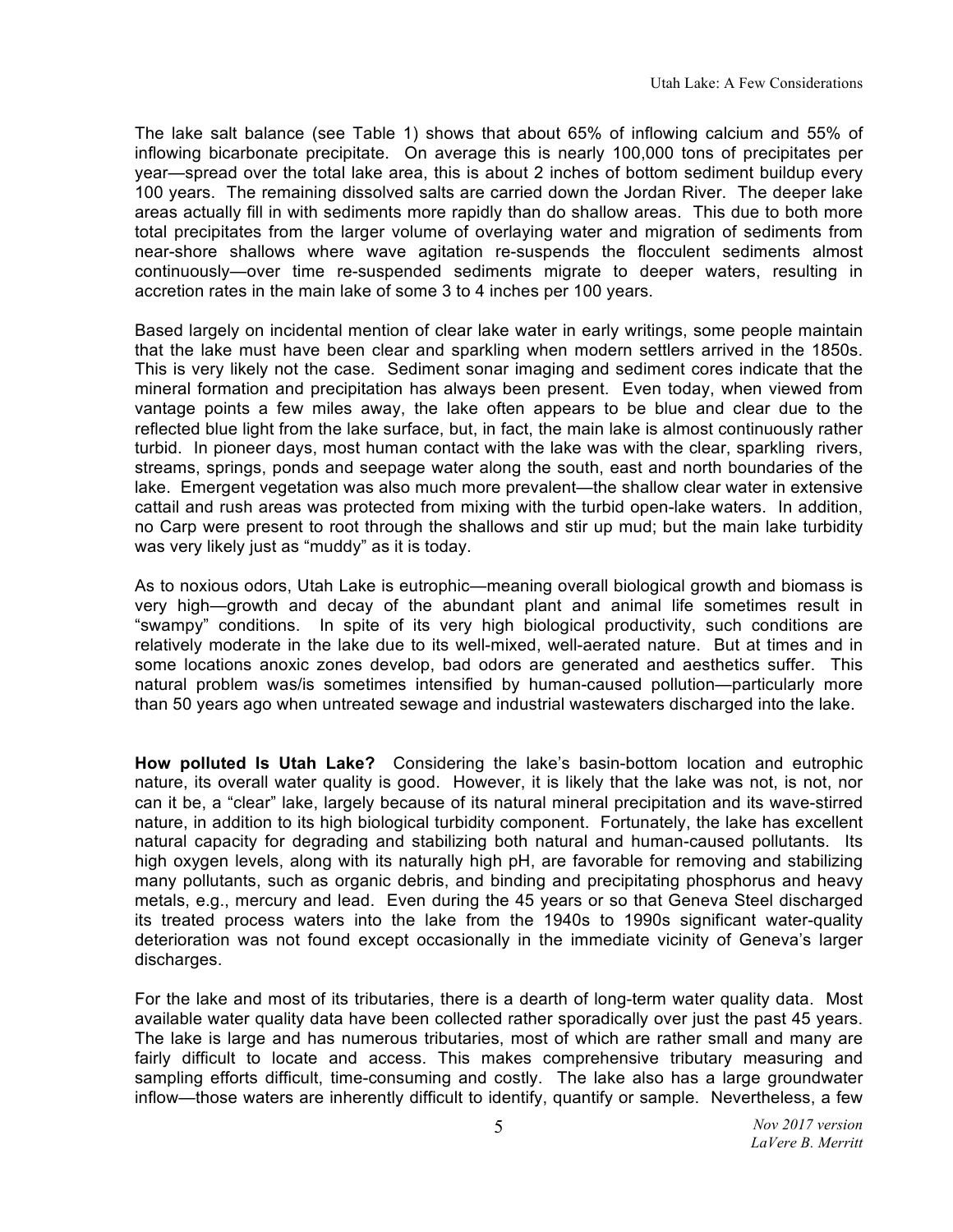lake hydrological and water quality studies have been completed. These studies indicate that overall lake water quality has changed very little over the last 60 years and in some parameters it has significantly improved—remember that prior to about 1955 most sewage, storm runoff and industrial wastes received little, if any, retention or treatment before being dumped into the lake.

However, constant vigilance is required to avoid future serious pollution problems. Since the lake is downstream of many human activities in Utah Valley, too often tributaries are illegally used as "convenient" dumps for garbage and trash that sometimes contain rather nasty polluting materials, some of which are carried into the lake Although many polluting discharges have been cleaned up via better treatment and management, we shouldn't erroneously believe that we have solved all of the lake's pollution problems—from time-to-time illegal dumping or emerging pollution issues arise. For example, in 2007 State agencies conducted surveillance testing of Utah Lake fish and found violations of allowable Polychlorinated Biphenyl (PCB) levels in some fish species—notably bottom-feeding species, carp and channel catfish. Subsequently they issued a health advisory containing recommended consumption limits on these species.

In 2008, an intensive survey by the State of water and bottom sediments at the mouth of main tributaries and below wastewater effluent discharges failed to locate any current or recent PCB sources—the PCBs initially detected are probably a long-term carryover in bottom sediments from spillage or illegal dumping many years ago when the long life and polluting impacts of PCBs were not generally recognized. Given the extremely low levels of PCBs that triggered the health advisory, it might be argued that risk of injury or death is far greater in driving to the lake than in eating fish caught there. However, the important point is not this particular pollutant or advisory, but rather the point that prevention and elimination of pollution whenever feasible is a wise policy, particularly the control of pollutants at their "throw-away" point of origin. For most exotic pollutants of concern around the world today, cleanup and restoration are often monumentally more costly than initial costs for proper waste disposal and pollution prevention.

*Are algae in Utah Lake harmful?* Algae are natural plants and a vital part (base) of aquatic food chains; they might be thought of as analogous to grass in aquatic ecosystems but sometimes excessive algal growth occurs. These algal "blooms" sometimes cause water quality and habitat quality problems similar to problems caused by tangles of plants and weeds on land. When blooms die away and decompose there is a threat of dissolved oxygen depletion. Utah Lake is naturally very productive—algae grow abundantly in the lake. Some algae found naturally in the lake, particularly during late summer or early fall, are cyanobacteria (bluegreens) that sometimes become temporarily dominate and are particularly troublesome and even poisonous at times. The toxins from decaying blue-green algae sometimes reach levels that harm, or even kill, other organisms. In rare cases, these toxins even kill large animals if they drink enough water containing elevated toxin concentrations. These toxins degrade naturally and are usually largely dissipated within a few days.

A good indicator of historic water quality in a lake comes from identifying types and numbers of tiny diatom algae (their shells) deposited in the layered bottom sediments laid down over the years. Studies of sediment cores from Utah Lake indicate that types and relative amounts of diatom algae have not changed significantly over the last few thousand years. Since algae types and relative numbers are rather sensitive to changes in water quality and other aquatic conditions, consistency in types and amounts of diatom algae is strong evidence that environmental and water quality factors have been relatively constant in Utah Lake for at least a few thousand years.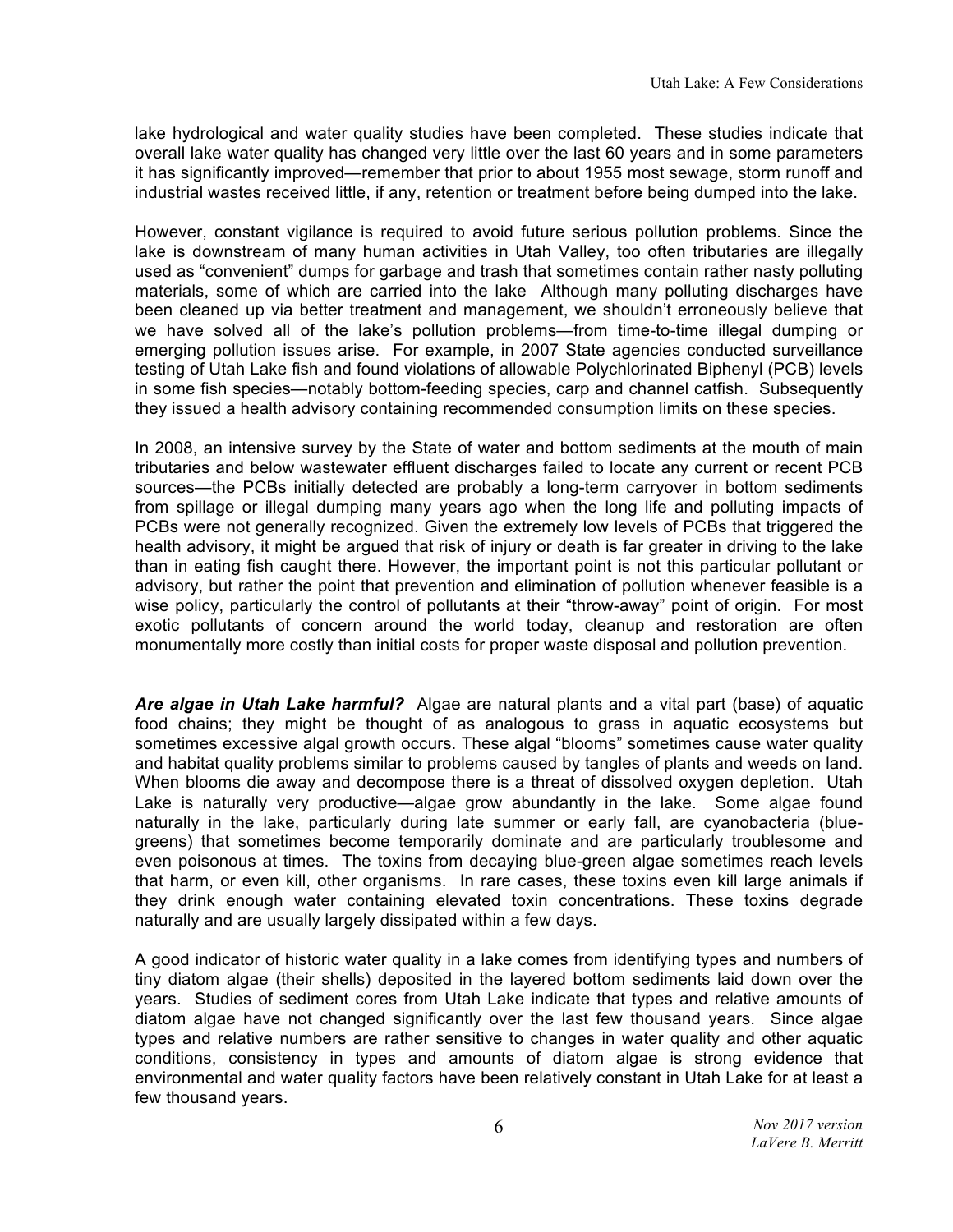## *Should phosphorus (and nitrogen) removal be a high priority for Utah Lake?* **No**!

*Note: Atmospheric P & N deposition studies were started in late 2016. We thought this source was significant but we were startled to find how large it is—much larger than expected with atmospheric phosphorus being about 600% larger than all other sources combined. And atmospheric nitrogen about 50% as large as all other sources —thus atmospheric phosphorus completely dominates lake loading sources. Final results will not be available until late Spring, 2018, but the preliminary results are so important they are incorporated here.*

In a dramatic way, the huge phosphorus loading coming from the atmospheric "dust" reinforces and adds to earlier findings—I.e., Utah Lake receives extreme amounts of phosphorus as compared to amounts used by the algae that grow in the lake. Earlier the amount was thought to be about 20 times more than algae need; with the addition of the atmospheric P it increases to about 100 times.

Here are the phosphorus loading quantities:

| % of total                                                       |     |                                                  |  |  |  |  |  |  |  |  |  |
|------------------------------------------------------------------|-----|--------------------------------------------------|--|--|--|--|--|--|--|--|--|
| Atmospheric deposition: ~1600 ton/yr 85.5                        |     | (Estimate. based on May-Sept 2017 data)          |  |  |  |  |  |  |  |  |  |
| Wastewater Treat. Plants: 215 ton/yr 11.5 (from 2009-2013 study) |     |                                                  |  |  |  |  |  |  |  |  |  |
| All other sources:                                               |     | 55 ton/yr 2.9 (from 2009-2013 study)             |  |  |  |  |  |  |  |  |  |
| Total:<br>1870.                                                  |     |                                                  |  |  |  |  |  |  |  |  |  |
| Amt. for eutrophic loading: 17 ton/yr                            | 0.9 | (less than 1/100 of the loading)                 |  |  |  |  |  |  |  |  |  |
| Amt. out in the Jordan R. $\sim$ 27 ton/yr                       | 1.4 | (meaning $\sim$ 98.6 % precipitates as sediment) |  |  |  |  |  |  |  |  |  |

The EPA Larsen-Mercier model indicates that only about 17 ton/yr is needed to give a 40 µg/l eutrophic loading to the Lake (the combined 1870 ton/yr loading gives about 4400 µg/l which is over 100 times more than needed by the algae growing in the lake). Since only about 27 ton/yr (50 µg/l) flows out the Jordan River, the lake retains a remarkable 98.6% of its phosphorus loading. As to the phosphorus, solubility equilibria reactions are at work and precipitate phosphorus concentrations down to moderate levels (typically 40–60 µg/l), regardless of the amounts entering the lake. This mineral co-precipitation of phosphorus with calcium, carbonate, silicate and other trace minerals precipitates most of the phosphorus to the bottom where it is a harmless residue that is largely unavailable to algae. Relative to algae needs, phosphorus precipitated each year would be sufficient to provide enough for about 110 years of algae growth. Thus the lake sediments are essentially an infinite sink—**removing any amount of phosphorus put into the lake above about 30 ton/yr!**

However, closer scrutiny of the lake's chemical characteristics and algae-growth dynamics indicates that even this huge phosphorus loading is a **moot poin**t since Utah Lake algal growth appears to be largely controlled not by nutrients but by light limitation resulting from the lake's natural turbidity. The loading to the lake would need to be reduced to less than 17 ton.yr (40 µg/l) to begin to make phosphorus limiting to algae growth. Obviously, this amount of reduction is an impossibility for Utah Lake—the corollary: any money spent on nutrient removal for Utah Lake is a complete waste!

Utah Lake is thus much different than clear lakes, where such high phosphorus loadings would usually cause persistent massive algal blooms with resulting serious water quality problems and ecosystem deterioration. Occasionally in Utah Lake, usually in the late summer and fall, calm weather conditions result in clearer water lasting more than a few days. Algae growth quickens with the increased light availability and sufficient nitrogen and phosphorus are initially available to support heavy algal blooms. If a series of blooms occur, nutrients are temporarily depleted in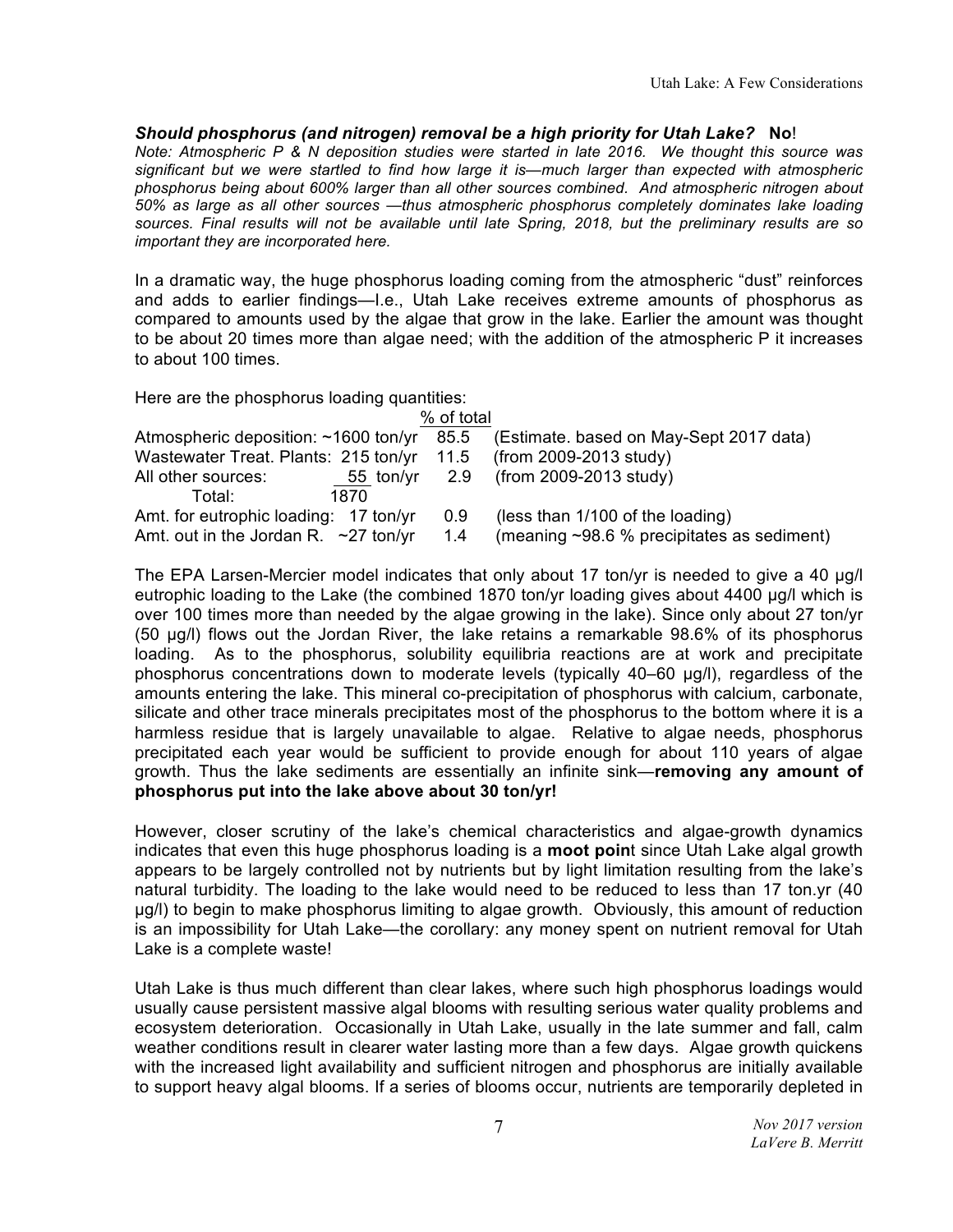the water column, usually nitrogen first. This condition favors less desirable blue-green algae (these cyanobacteria can use dissolved nitrogen gas as their nitrogen source). Such blooms have long occurred naturally in Utah Lake and will continue in the future. Fortunately, in Utah Lake conditions are such that heavy blue-green blooms are rather rare, typically short-lived and limited in extent. Also, cyanobacteria species most common in Utah Lake tend to generate relatively small amounts of toxins.

With respect to nutrient levels in the Jordan River, even extreme reductions in phosphorus loadings to Utah Lake would not result in significant reductions in levels in the Jordan River since, again, residual concentrations are largely a function of lake chemical equilibria reactions between the precipitated minerals and concentrations in the water, and are not determined by the amount of phosphorus coming into the lake. As a result of this lake chemistry, phosphorus levels tend to average 50–60 µg/l in lake water year after year as it flows out in the Jordan River—concentrations would have to be reduced to 10–20 µg/l to begin to become significantly limiting to algae growth in the river. The natural lake chemistry makes it impossible to achieve phosphorus concentrations that low in the river.. However, in the Jordan River as in the lake, it is highly probable that water turbidity, not nutrients, is limiting algae growth in the River..

Another interesting point regarding nutrients is that many lakes in Utah experience nutrient loading ratios less than N/P of about 10—Utah Lake is extremely low at less than 2, but this is due to the fact that the huge atmospheric component has about equal amounts of N & P, whereas the ratio in most surface waters is near 10. This implies that if nutrients are limiting then nitrogen is likely more so than phosphorus. Some 70 years ago, early scientific research on nutrient loadings and lake productivity was largely done in areas of the world where phosphorus was the more limiting nutrient to overall algal growth. Thus phosphorus concerns dominated early scientific studies, the literature, and subsequent nutrient-control efforts. Later it became evident that many lakes, particularly in many alpine and arid areas, are nitrogen-limited. In nutrient-control programs, even when nitrogen seems more limiting, phosphorus reduction is often the only viable option.

One major factor in this regard is that "nasty" blue-green algae tend to be a larger problem in nitrogen-limited lakes when nutrients are limiting, since they can use gaseous nitrogen dissolved in the water. Reduction of nitrogen loadings may exacerbate this blue-green problem by stimulating even more growth of the blue-green algae as low ionic nitrogen more quickly becomes limiting to the growth of other algae.

In summary, in Utah Lake algae blooms are natural in the lake's ecosystem. The current huge nutrient loading to the lake is a moot issue as to its overall water quality, since natural turbidity appears to cause light limitation that moderates the amount of algae that grows. The concentrations of phosphorus available in the water column are determined largely from chemical solubility reactions with precipitated particulates/bottom sediments and not on the amount of phosphorus coming into the lake, but even then ambient concentrations would probably trigger much more algae growth if the growth were not light-limited. The occurrence of more troublesome, sometimes toxic, blue-green algae is associated with a temporary shortage of ionic nitrogen—since blue-green algae can get needed nitrogen from dissolved air, they outgrow other algae, sometimes resulting in a blue-green bloom that, upon die-away, may cause poisonous/toxic conditions for a short time. In Utah Lake, these toxins rarely build up to serious levels In the open lake water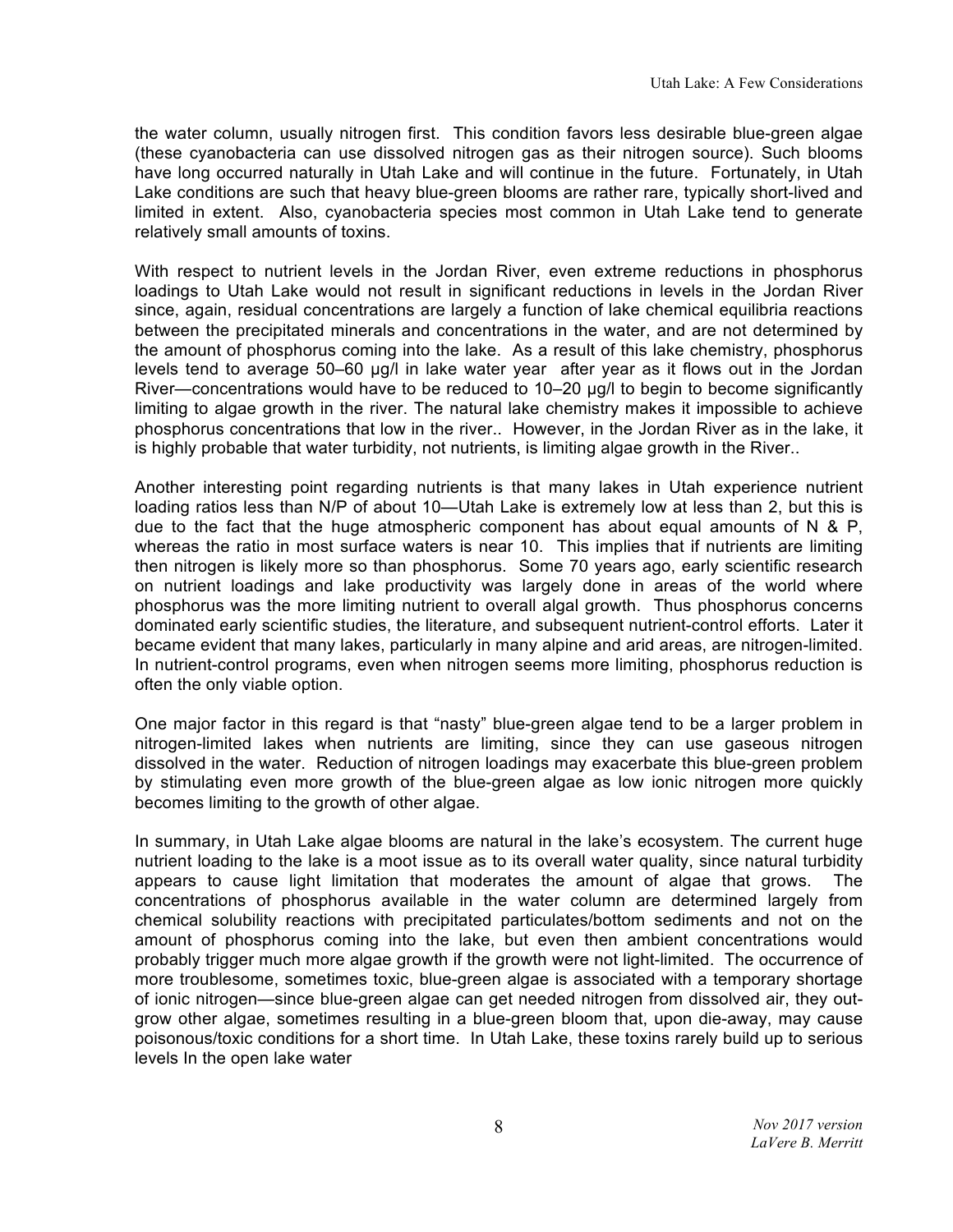*Would Utah Lake be clearer if it were dredged deeper?* Very likely not! If deeper, the lake would experience less wave-stirred sediment turbidity and thus be clearer during early spring and late fall. However increased biological turbidity from more algae growth during spring into the fall would likely counter the decrease in sediment turbidity. This situation could often result in a "pea soup" of algal growth during much of summer and early fall. This would likely cause a major deterioration in lake quality and habitat—the most damaging effect would be increased episodes of oxygen loss during the decay phase of algal blooms. Stresses on aquatic life, high turbidity, and bad odors are some of the common problems accompanying the growth die away and decay of algae blooms.

Incidentally, beneath the lake's winter ice, clear water is often found since the flocculent sediments have settled to the bottom. Light limitation, caused by the ice-snow cover, and low water temperatures combine to limit winter algae growth to low levels. However, in early spring, after the ice breaks up, algae growth accelerates from warmer temperatures and more sunlight, waves stir up bottom sediments and turbid conditions return.

*What Lake depth would likely trigger the problems mentioned above?* Water depths of about 15 feet or deeper would likely result in considerable summer thermal stratification where a warmer surface layer overlies deeper, colder water. This condition inhibits vertical mixing in the water column and thus limits oxygen transfer from the atmosphere to the bottom layers. Often aesthetics, water quality and habitat seriously deteriorate when persistent stratification occurs, particularly in eutrophic lakes. In Utah Lake, significant stratification is rare and short-lived. However, significant summer stratification would likely occur if the water were deeper than about 15 feet. Currently, the lake does not experience persistent summer stratification—i.e., it is shallower than 15 feet and wave action keeps it well mixed; thus it largely avoids the oxygendepletion problems that plague many deeper lakes.

*More on stratification. (skip to next section if not interested)* In this climatic region, when clear, ponded water is deeper than about 20 feet, summer thermal stratification is common and often persistent from late spring through summer —the top 10 to 15 feet of surface water does not mix with bottom waters for weeks or even months. During such stratification, ongoing natural decay of accumulated organic debris at the bottom often results in loss of oxygen—First at the bottom and then upward in the overlying water. Under these conditions the anoxic water at the bottom is stagnant and septic. Septic conditions stress or kill normal aquatic organisms and will also kill fish if they can't locate refuge areas still containing oxygen; such refuge areas are the shallows or near the surface or in areas of inflowing streams or springs.

In turbid lakes, thermal stratification can occur in a little shallower water; since turbid waters absorb more sunlight energy (heat) nearer the surface—so persistent summer thermal stratification can occur in turbid lakes in areas as shallow as 15 feet or so. Therefore in Utah Lake if any large area were dredged to depths of about 15 feet or deeper, persistent summer stratification would likely occur at times and trigger water quality and habitat problems that were previously rare in the lake. Note that waves 2 or 3 feet high impart significant stirring energy down to a depth of about 12 to 13 feet. So when such waves occur, as they normally do at least each week or two on Utah Lake, stratification breaks up as waves mix the water.

Under ice cover, water stratification can occur even in very shallow areas. Again, low oxygen occurs when microbes that decompose organic debris deplete the oxygen. Typically, the worst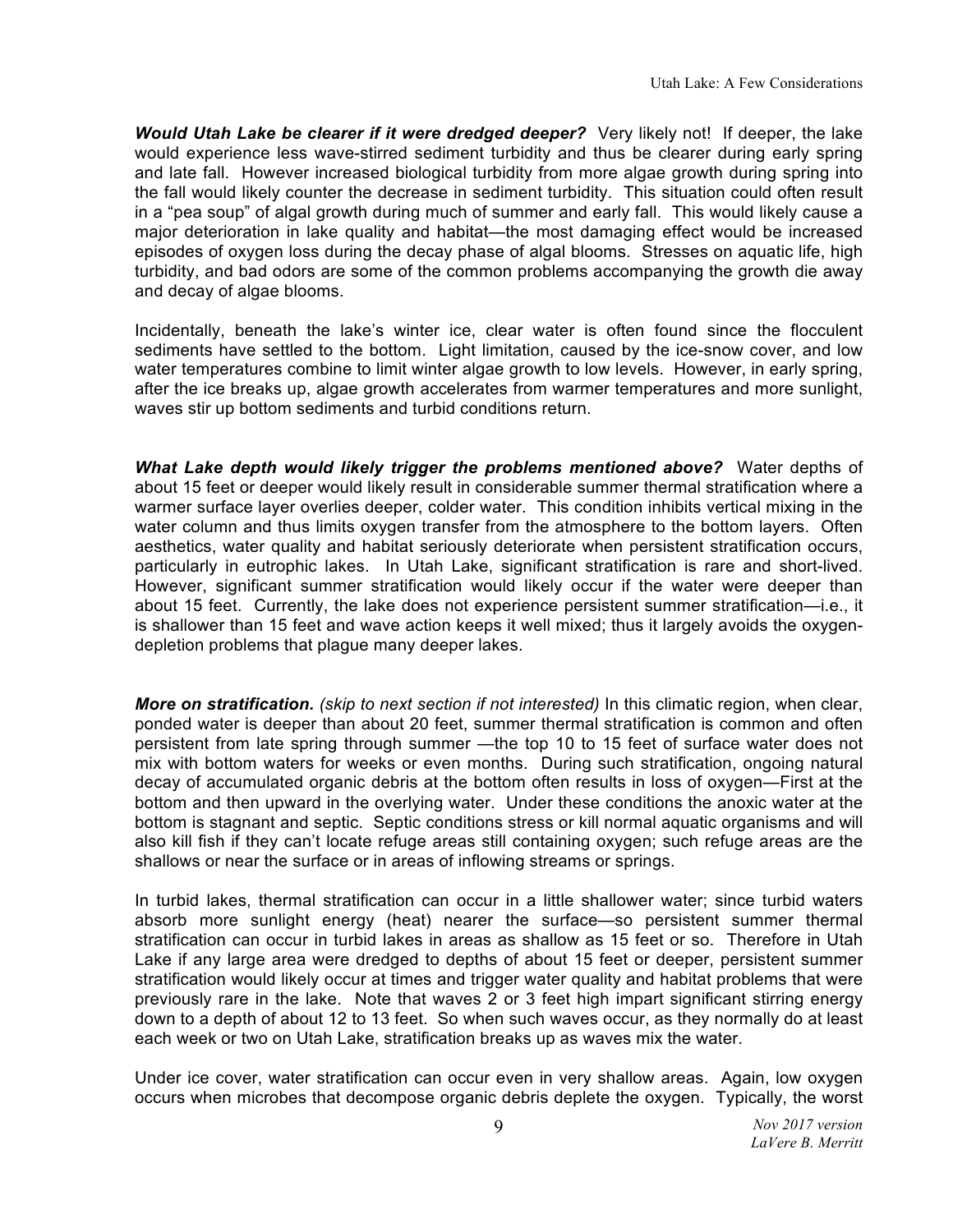winter oxygen loss occurs in ice-covered shallow areas that are heavily loaded with organic debris and that have little water circulation or local inflows. Under these conditions winterkill of fish and other aquatic organisms often occurs. This problem may sometimes occur to a limited extent in some of the more stagnant bays and inlets of Utah Lake. It is generally not a problem in the main lake, since (1) organic debris from summer growth largely degrades during fall months before ice cover develops, and (2) in addition to numerous surface inflows, many small springs issuing from the lake's bed contain oxygen and also foster local circulation.

*What maximum dredged depth might be acceptable in Utah Lake?* About 16 feet. To avoid summer lake stratification and its attendant problems, most of the lake needs to be shallower than about 13 feet from early summer into the fall. Initial depths of about 16 feet in deeper parts in the late spring would, after normal early summer drawdown, result in depths shallower than 13 feet into the summer and fall. When full, the deepest parts of Utah Lake are currently 13 to 14 feet deep; the lake averages about 9 feet deep. Its average depth (and water volume) could be increased some 50 percent if most of the lake were dredged 16 to 17 feet deep. If only a relatively small area were dredged deeper than surrounding areas, the dredged area would still be turbid since its water would continue to experience mineral precipitation. Even, more importantly, water circulating from other areas would carry suspended particles to the dredged area and dredged areas would tend to fill back in rapidly since its relatively quiescent bottom water would foster a more stable bottom accumulation of settled sediments. In addition, large scale dredging is likely not feasible for a variety of ecological, engineering, and economic reasons. For example, dredged bottom sediments are clayey—when exposed to the air to dry, they shrink, crack, and become very hard, but when wet they swell and become mucky.

The massive amount of dredged muck would be major disposal challenge. If the entire lake were dredged an average of just two feet deeper, the dredged material could cover an area 5 x 5 miles if 10 feet deep. But proactively, this material could be used to construct islands with total area of perhaps 7 square miles—built with about 35 ft of initial fill that would likely settle to about 25 ft above the lake bottom, giving about 10 feet above water level when the lake is full.

In summary on dredging, if areas of the lake were deeper than about 16 feet, lake water would be clearer in the spring; followed by increased algal growth during the late spring and summer because of more light availability due to decreased turbidity. These algae blooms would likely cause some oxygen depletion problems and bad odor events during die-off. Some of these areas would hover back and forth as latent biologically-dead zones along the bottom.

*How about constructing islands in Utah Lake?* Construction of wildlife-reserve, residential and recreational islands in the lake, perhaps with some of them linked together by causeways or bridges, is appealing to some people. Sale of some of the constructed islands for residential and commercial use could provide hundreds of millions of dollars to fund the island-building projects and perhaps other lake development, recreational, and environmental-enhancement projects. One or more islands reserved as wildlife refuges with no, or limited, recreation use would be great wildlife (and ecological) assets—rubble and rock shoreline banks could be used to enhance fisheries; the open land could host numerous plants and animals. Lake-bottom sediments could be used for most of the needed fill material; top soils would need to be added for vigorous growth of grass, trees and other vegetation. Initial fill would need to be some 25 to 30 ft above the lake bottom, to order to give adequately-settled bottom sediments and fill materials with resulting ground levels at least 10 ft. above full-lake elevation.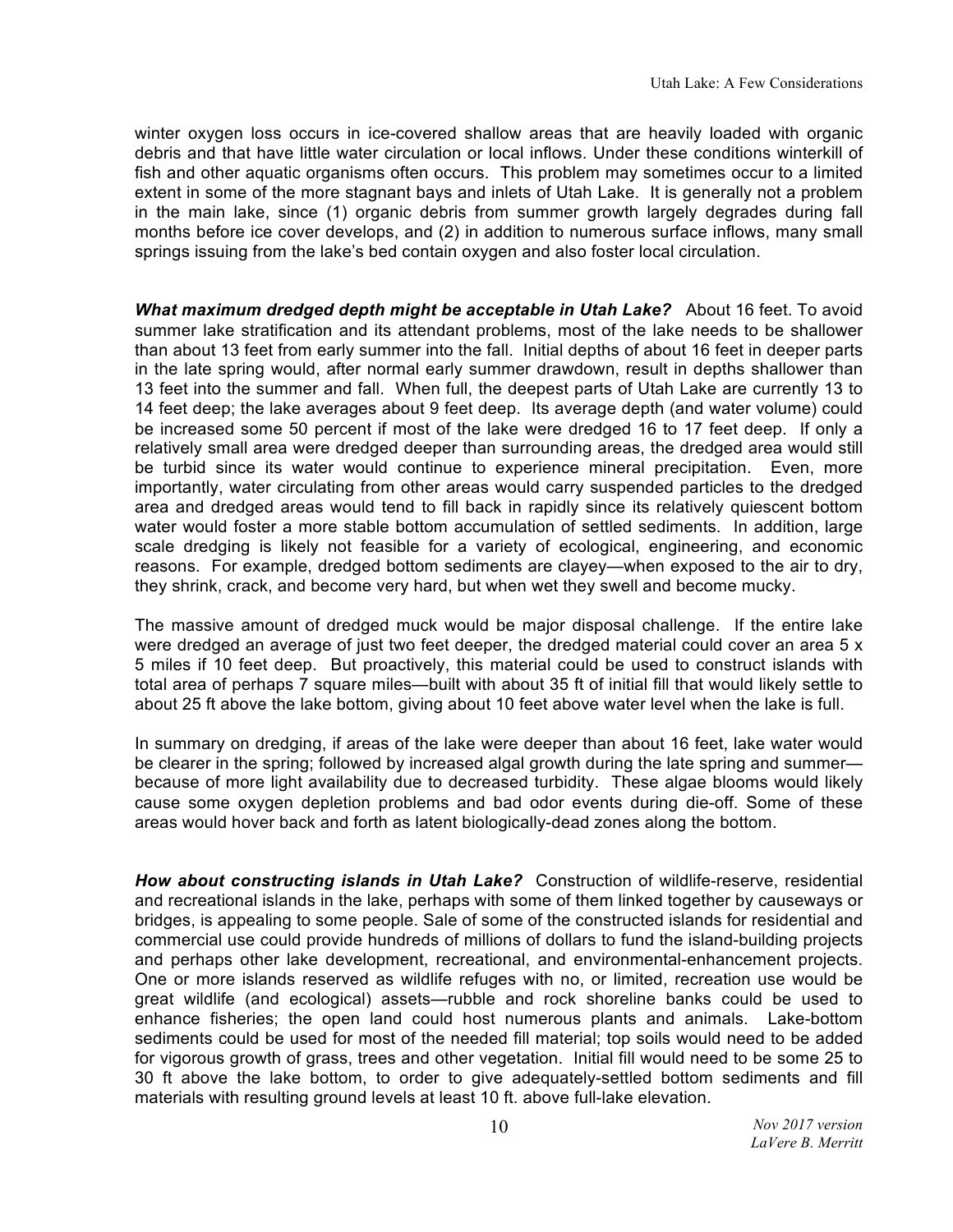*How about road causeway(s) or bridge(s) across Utah Lake?* Crossings could be built, but numerous, difficult environmental, engineering and financial problems exist. They would be major engineering and construction challenges and very expensive!—likely costing several hundreds of millions of dollars for a single major crossing near the middle of the lake.

Long anticipated suburban growth is continuing on the west side of the lake. Many feel that this growth would accelerate considerably if more direct accesses were available to economic hubs on the east side. Build a road across the lake? Can it be done? Technically, yes. Practically and economically, it would be difficult, since the bed of Utah Lake is a very poor foundation. If a fill causeway were used for a highway, it would need a very wide base (several hundred feet wide) or would need to be placed on driven piles. Both methods would be very expensive; bridges would cost even more. The roadway surface would need to be some 10 feet above the highest lake level to protect it from wave action, and to also protect it from major ice-sheet movement. (Occasionally, in early spring as the ice breaks up, wind-driven ice sheets can stack up 10 to 20 feet high along the shoreline or even move inland for several hundred feet. However, this condition is rare and short-lived—perhaps a few hours every few years).

When loaded with the weight of a fill causeway, the lake bed under the causeway would settle several inches a year for many years. Of course, the settlement rate would decrease over the years as underlying sediments compacted. Uneven settlement would occur in places and result in an undulating road surface; problems of pavement cracking and breakup might be persistent. In addition to these problems, two or three shorter bridges or many very large culverts would be needed along a fill causeway to allow for good water and aquatic biota circulation through the causeway to minimize adverse impacts on the lake's ecosystem and recreational use. Likely the best solution both structurally and environmentally would be a bridge roadway, supported on pilings driven into the lake bottom, perhaps used together with structural floats if the sediments are not sufficiently strong for piles alone to support the bridge. Engineering studies would determine how deep piles would have to be driven into the bottom—perhaps 50 to 100 ft. Also, at perhaps two locations, higher spans would be needed for passage of up to medium-size sail boats—the keels of large sail boats are too deep to operate in this shallow lake.

A generally north-south causeway/bridge across Provo Bay would have less-challenging foundation problems than across the main lake, since bottom layers there contain more stable soils, particularly more sand and gravel layers, than under the main lake. However, if a dike causeway were also used to control water levels in Provo Bay at levels much different than the main lake, the project would need a large hydraulic and pumping station(s) component—flood bypass channels would have to be built for Hobble Creek and perhaps other tributaries. Pumping stations large enough to pump flood-year water over the dike would be very costly.

*Why are trout no longer abundant in Utah Lake?* Bonneville Cutthroat trout were abundant in pioneer times and fairly common in Utah Lake until about 1900. This Cutthroat was a large fish, with many weighing more than 10 lbs. Over-fishing, competition from introduced fish species, and interferences with stream spawning and migration cycles caused by dams and water diversions for irrigation, resulted in low trout numbers after about 1900. Intensified stresses hit the greatly reduced trout population during the 1930s drought when fish struggled to survive in extremely low levels of warmer and warmer water in both the lake and its tributaries. These combined stress factors eliminated the Bonneville Cutthroat from the lake by the 1940s.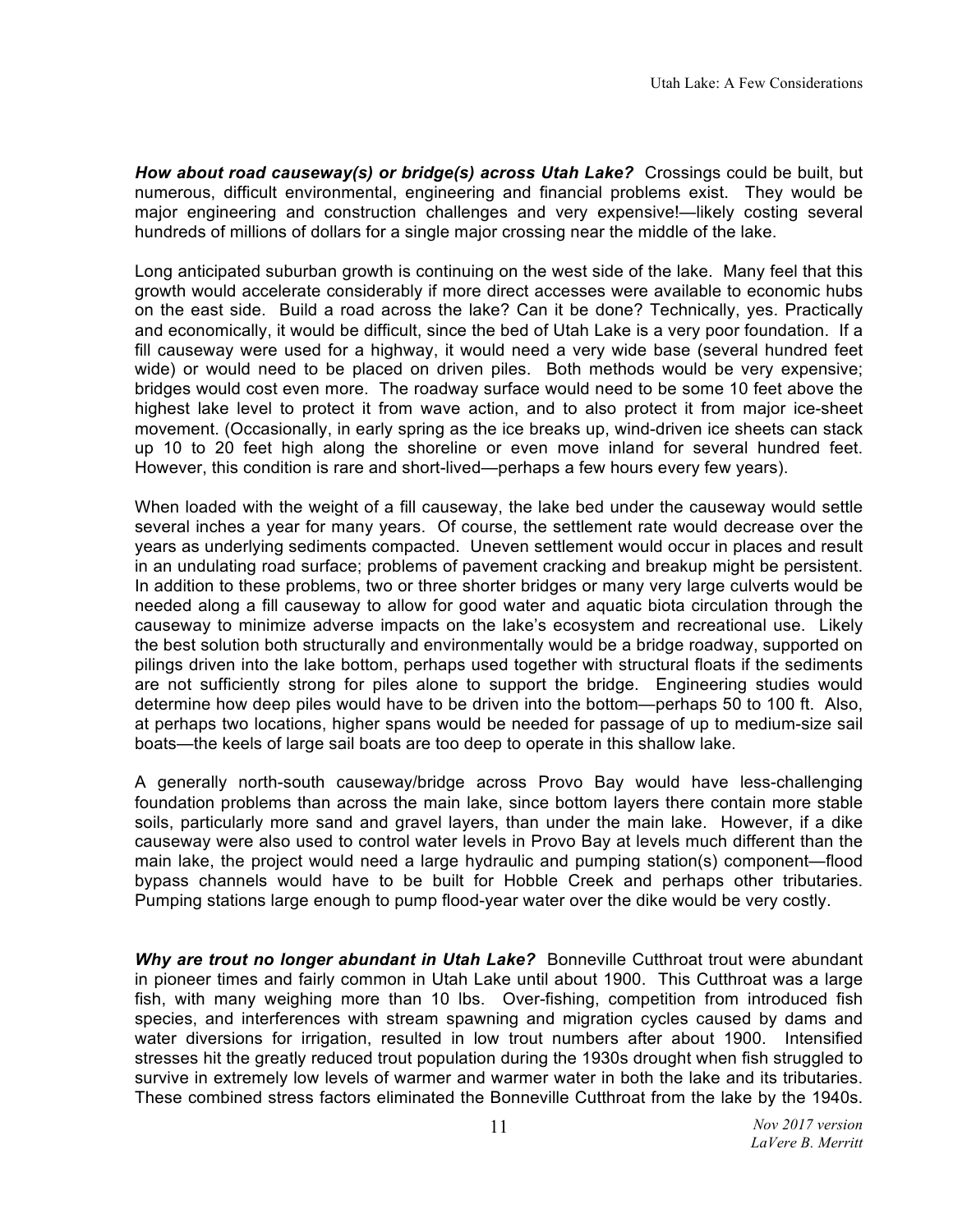Similar factors continue to challenge other remaining native species in the lake, notably the endangered June Sucker.

Re-establishment of large numbers of trout in Utah Lake is unlikely—it would require major changes in other fish species now there and probably a major hatchery-based stocking program to maintain good populations. Remember, however, that the lake has very large populations of other fish in this prolific warm-water fishery. Overall, Utah Lake's fishery is greatly underused. Two of its species, Carp and Catfish, are under a limited-consumption advisory due to possible PCB accumulation in some fish, but most knowledgeable people have no concerns in eating these fish unless they are a very frequent and substantial part of one's diet.

June Suckers are currently listed as an endangered species under the Federal Endangered Species Act, therefore continuing efforts to protect and restore them are major driving factors in lake management. As part of restoration plans, projects have been underway for several years to greatly reduce the lake's Carp population. The huge Carp population is felt to be a major stressor and disruptor in the lake's ecosystem. They have devastated much of the natural, rooted aquatic vegetation and in several ways contributed to significant degradation of the aquatic ecosystem, particularly in the lake's shallows, inlets, and bays. In 2012, the lake contained an estimated 6 to 8 million adult Carp. Even after the removal of several million Carp over the last several years, they are still by far the dominant fish in the lake. The most feasible carp-control plan appears to be a continuing, targeted net harvesting for several years to greatly reduce carp numbers that will hopefully bring them into better balance with the rest of the ecosystem. The long term effectiveness of this harvesting is debatable but it currently seems to be making favorable headway. A large reduction in Carp will likely not result in discernable changes in water quality but should result in other improvements in the lake's ecosystem, particularly in shallow bay and near-shore areas, resulting mainly from re-establishment of native aquatic vegetation—many otherwise favorable habitat areas have been largely devoid of native aquatic vegetation for many years due to the Carp's feeding habits that destroy vegetation.

Some experts and many other observers question the long term wisdom and economic feasibility of efforts to re-balance species and altered ecosystems. Questions as to our ability to actually accomplish the hoped-for results, the value of these results, and large costs often associated with trying to achieve restoration-preservation goals, give rise to serious value and cost/benefit issues. This is the case for Utah Lake where many people feel these issues should be more openly and critically debated and considered before additional tens of millions of dollars are spend on attempts to restore this endangered species. Sometimes ongoing external funding and local vesting in the effort combine to push detractors into a "politically incorrect" corner from where they find it difficult to raise feasibility and cost issues, or to generate balanced, serious discussion on them. Hopefully all sides will strive for opportunities to discuss and debate these and similar issues without extraneous intimidation.

*The invasive plant—Phragmites.* A non-native, invasive water plant, Phragmites, has become a huge problem in Utah Lake. Over the last 20 years, or so, since it was first introduced into the lake by an unknown carrier, it has spread throughout most of the lake's shallows. Phragmites is a tall reed plant that chokes out other aquatic plant life and its debris fills in shallows rather rapidly, thus damaging and reducing aquatic habitat. This exotic plant grows prolifically in shallows along the shoreline and even on adjacent wet flats. When uncontrolled, it crowds out nearly all other aquatic plants and forms an almost impenetrable mass of growth and does great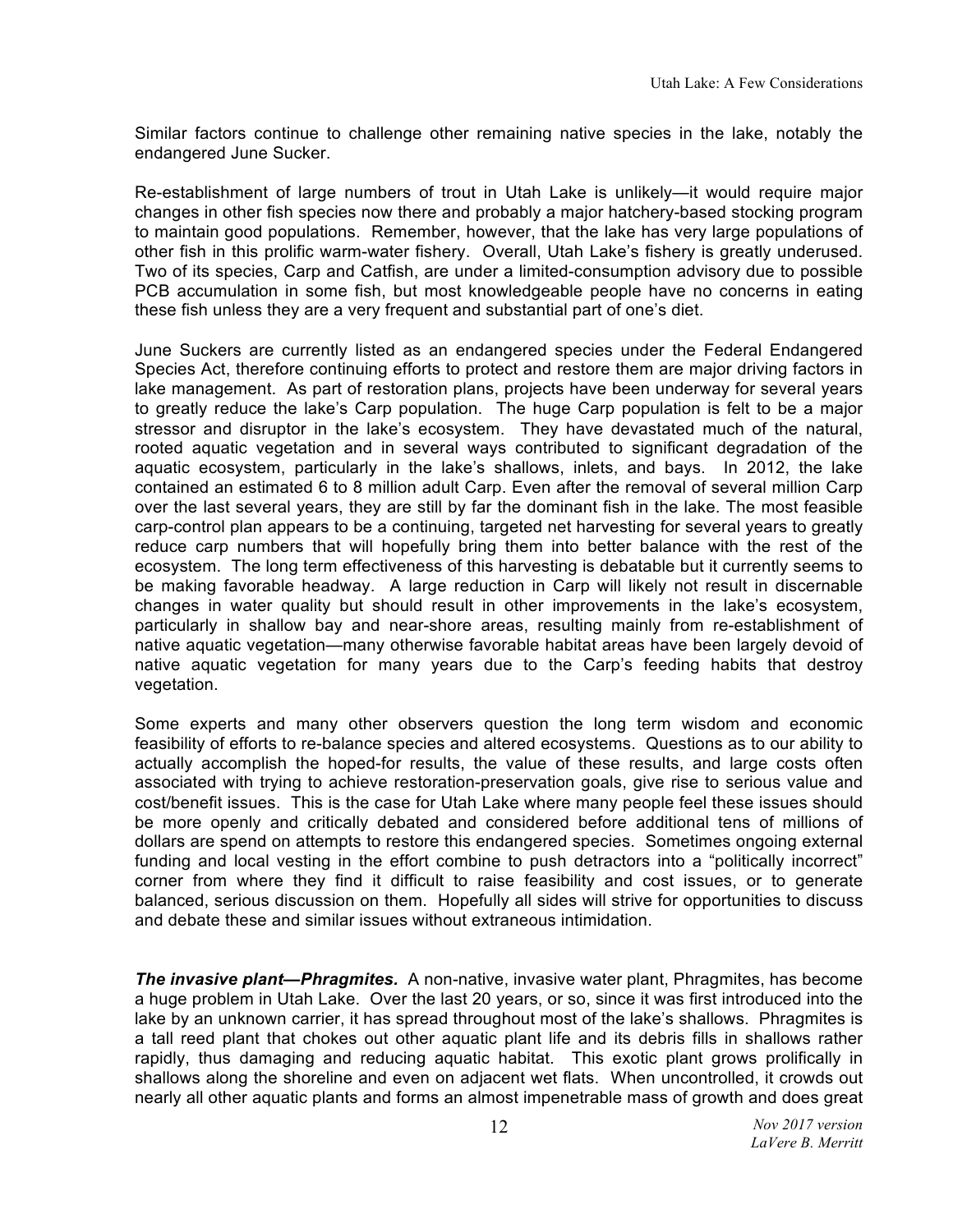damage to a lake ecosystem. Initially, it grew mainly in the Saratoga area (NW corner) of the lake but it is now found essentially around the entire lake. Trial efforts have been underway for several years to develop control techniques and plans; elimination is very difficult and unlikely. Utah County Weed Control personnel have energetically attacked Phragmites the past several years and are adapting control methodologies that promise success, but they need adequate resources to continue control programs in a rigorous and persistent manner year after year or else Phragmites will become entrenched as a major disaster to the lake's natural ecosystem.

*Why not fill in or dike off much of Utah Lake and use reclaimed lands for agriculture, land developments and additional wildlife habitat?* At this point in our national experience, most lake and marshland areas are considered too valuable to allow further significant encroachment or destruction; therefore, current environmental laws and requirements make it very difficult to dike or fill shoreline and wetland areas. Though very unlikely, if at some point diking and dewatering were to be done to reclaim land, only the Provo Bay area has bottom sediments (soils) somewhat suitable for farming, but Provo Bay is also one of the most important wildlife areas and mitigation would be very difficult. The rest of the lake has clayey, Marl sediments that are not suitable for farming or most other developments.

Major environmental issues would arise with dewatering projects of this type. Given current environmental requirements, stabilized water levels would be needed to support the large replacement marsh and wetland areas. Therefore, the net outcome would likely be little, if any, additional lands for farming or development, as well as little, if any, water savings from reduced evaporation. Also, diked areas might suffer up to several feet of flooding for a few months about every 30 years or so during the peak of wet cycles since the cost of dikes high enough to isolate diked areas from high lake levels, along with the cost of standby pumping or bypass channels for tributaries to keep the diked area water levels low, would likely prove to be prohibitive.

*Why aren't there more boat launch and recreation areas at Utah Lake?* Lake levels over the years are rather variable and unpredictable. Around much of the lake, particularly along north, east and south boundaries, the lakebed slope is rather flat—only about 1 to 3 ft per 1000 ft out into the lake. Consequently, along much of the shoreline, continual boat access to open water is a major problem without dredged access channels and harbors since the water's edge moves large distances with relatively small depth changes.

Therefore, facilities positioned at normal high-water, lake-edge locations must dredge channels some distance out into the lake for boat access during dry cycles. Conversely, during wet cycles, they are confronted with water several feet higher than desired. These depth fluctuations are a major obstacle to boat use on the lake; particularly for larger motorboats and sailboats. The main lake provides only about 10 ft of reliable depth when the lake is "full" but during drought periods depths are often much shallower. E.g., during the last 50 years about 20 summers experienced depths less than 8 ft in the middle of the lake, and for 10 summers depths were less than 6 ft. In the future, environmental and ecological needs, water storage rights, and ongoing wet and dry meteorological cycles will likely result in depth fluctuations about the same as in the historic past. These fluctuations will continue to pose serious lake access and flooding challenges to most shoreline facilities.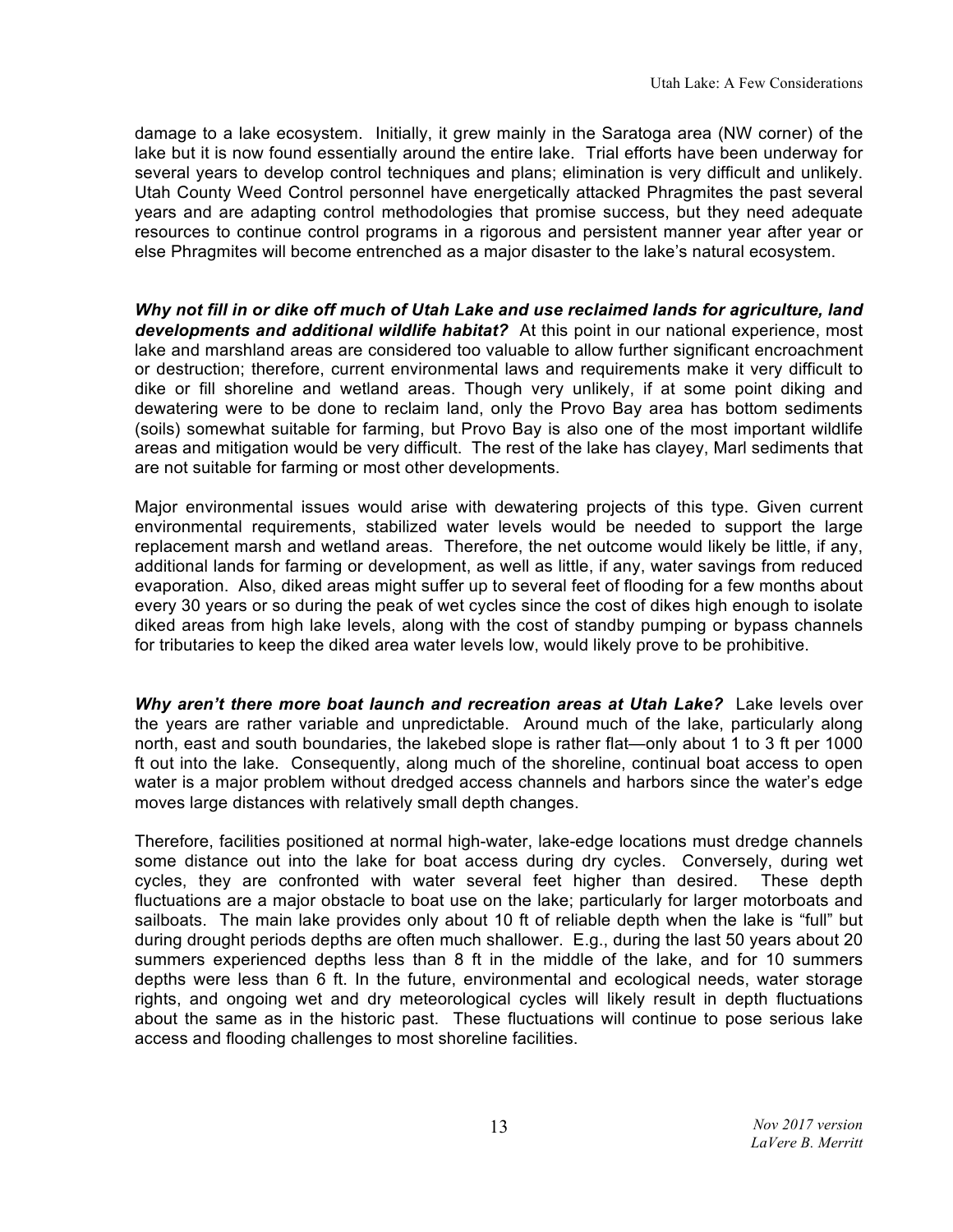*Are major ecosystem improvements feasible in Utah Lake?* This issue is extremely complex and controversial! Major ecosystem restorations and significant improvements are difficult to formulate, rare and expensive—both in direct project costs and lost opportunity costs for competing uses. Many of the pressures on disrupted bird and animal populations come from factors other than water quality and in-lake habitat. For example, restoration of the endangered June Sucker depends more on additional favorable spawning and brood areas in the streams and rivers and reduced competition from other fish, than on pollution reduction or improved water quality.

Shoreline vegetation and habitat may benefit from current projects of the Central Utah Project, which significantly reduce the frequency and magnitude of extreme high and low lake levels. These reductions in depth extremes are important in re-establishing shallow water vegetation, such as cattails and bull-rushes; hopefully future scientific studies will help clarify this important aspect of habitat improvement. Control of the pest plant Phragmites is also a crucial factor in this recovery.

With reasonable attention to ecosystem preservation and enhancement, Utah Lake can continue to support very rich and diverse plant and animal communities. Some enhancing habitat and water quality changes are possible. Some people hope that by making as many unidentified "improvements" as possible the lake might morph into a clear water state (low mineral precipitation). This is very unlikely for many reasons, especially the alkaline, calciumrich water in its major tributaries. It is difficult to imagine a large-enough water chemistry change to significantly reduce the large mineral precipitation that gives the lake its turbid nature. Appropriate emphasis on preserving and enhancing its ecology does not preclude additional development. True environmental sensitivity, not just popular, politically-correct actions of the day, will always be crucial in any development projects affecting the lake

.

*What will Utah Lake water quality be like in the future?* Utah Lake water quality is not likely to change significantly in the foreseeable future assuming that wastewater treatment, agricultural pollution control, and other pollution control efforts are continued near current levels. A Total Maximum Daily Load (TMDL) water quality study, begun by the State of Utah in 2005 is still open. This study's purpose is determining whether additional pollution control is needed to protect lake beneficial uses, including recreation and wildlife. The TMDL study was initiated because of occasional violations of phosphorus and TDS guidelines in the water quality classifications assigned to the lake. It is unlikely that significant new pollution control restrictions or requirements will result from the TMDL study since the first phase of the study did not identify any significant problems associated with occasional exceedances of current TDS and phosphorus "limits". As discussed earlier, hopefully there will be an awakening as to the futility of trying to improve the lake's water quality and ecosystem via nutrient reductions since the probability is extremely high that it would not result in significant improvements.

Regardless, Utah Lake will neither be clear, nor deep, nor bordered by expansive clean, sandy beaches—although some sandy beaches exist and might be expanded. Utah Lake will continue to be a shallow, eutrophic, turbid, slightly-saline lake that is largely bordered by marshy, and muddy, wetland areas. Hopefully we all recognize that in addition to economic uses, it is an extremely valuable ecological and recreational resource. Lake level fluctuations, wetland protection laws, threatened native species and possible environmental impacts will combine to limit shoreline developments. Causeways, bridges, and additional dikes will likely be built in the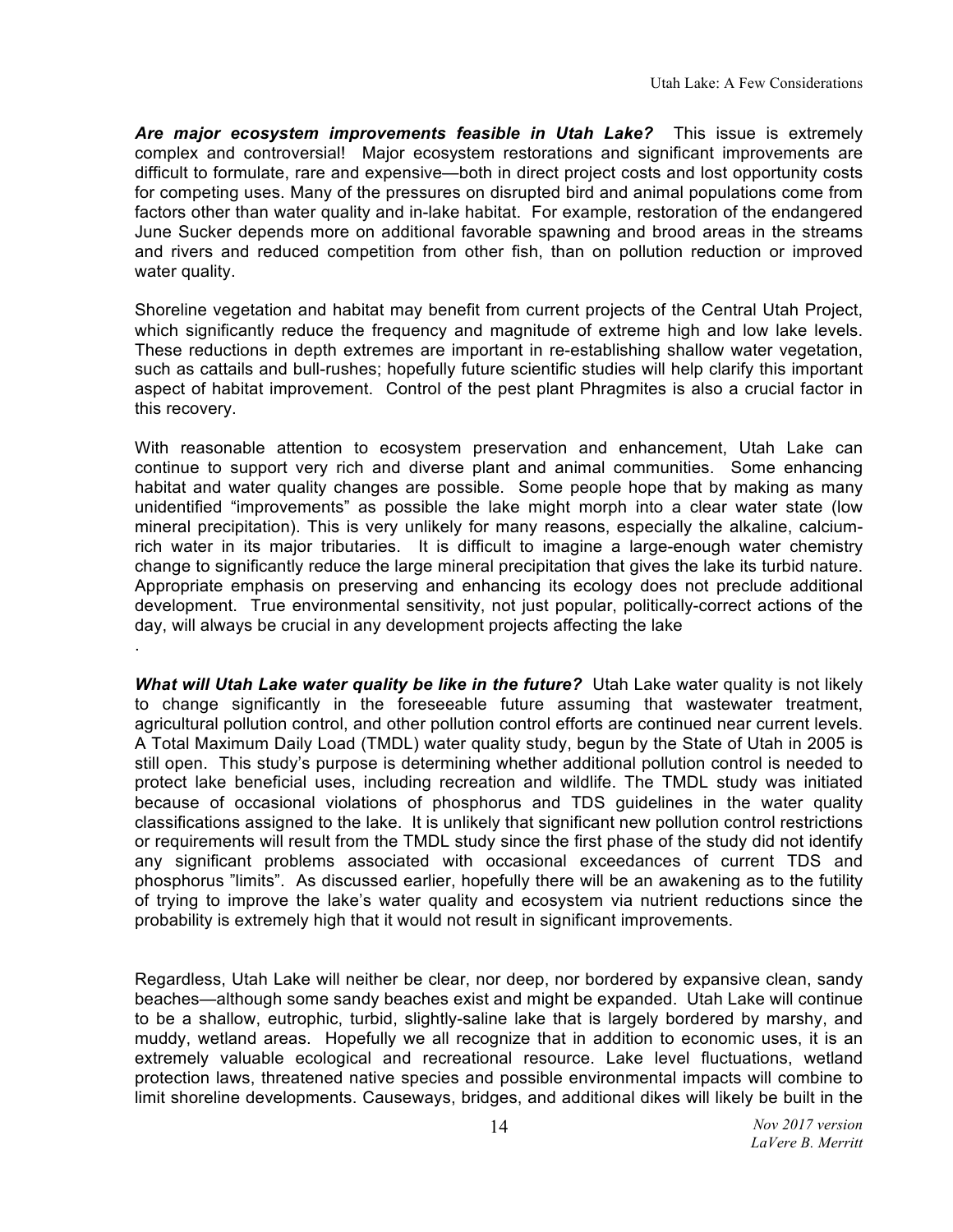lake sometime; perhaps even some islands will be constructed. Near-shore development conditions are less restrictive on the west side than on the east side, since on the west side the shoreline is steeper, more stable and fewer wetlands exist there. Some east side zones also exist where development conditions are somewhat favorable, including manageable wetland issues.

**Do we need more research on Utah Lake?** Yes! We stand to benefit greatly from more data, information and understanding than is currently available. However, good, productive research is an ongoing process; hopefully one without repeated major starts and stops, and especially one without scattered short-term efforts with long inactive periods in between—it requires extended and dedicated effort to become knowledgeable on Utah Lake's unique nature and characteristics. Realistically, resources are simply not available to fund ongoing, long-term, intensive research activities on large numbers of lakes and rivers. But Utah Lake is indeed a special case, where developments, projects and decisions will address actions involving hundreds of millions, or even billions, of dollars in coming decades as population growth continues.

I passionately believe that information and knowledge gained from a significant, ongoing Utah Lake research program would result in savings far in excess of their costs! Establishment of a permanent lake research station is a wise, much-needed, course of action.

*Lake Management Planning and Lake-use oversight.* The Utah Lake Commission, established in 2007, is the recognized, authorized, representative body that was organized to give long term uniformity and continuity in addressing Utah Lake planning and use issues. The Commission is pivotal in generating wise consensus on lake use and management issues and in seeking funds for important studies. The Commission's initial lake master plan was formally signed on June 26, 2009. This Plan, with periodic updates, is extremely valuable in setting priorities and giving direction on lake issues. Although the Commission is only a coordinating body, it has broad support and representation from most cities and agencies in the area, including local, County, State and Federal management and regulatory entities.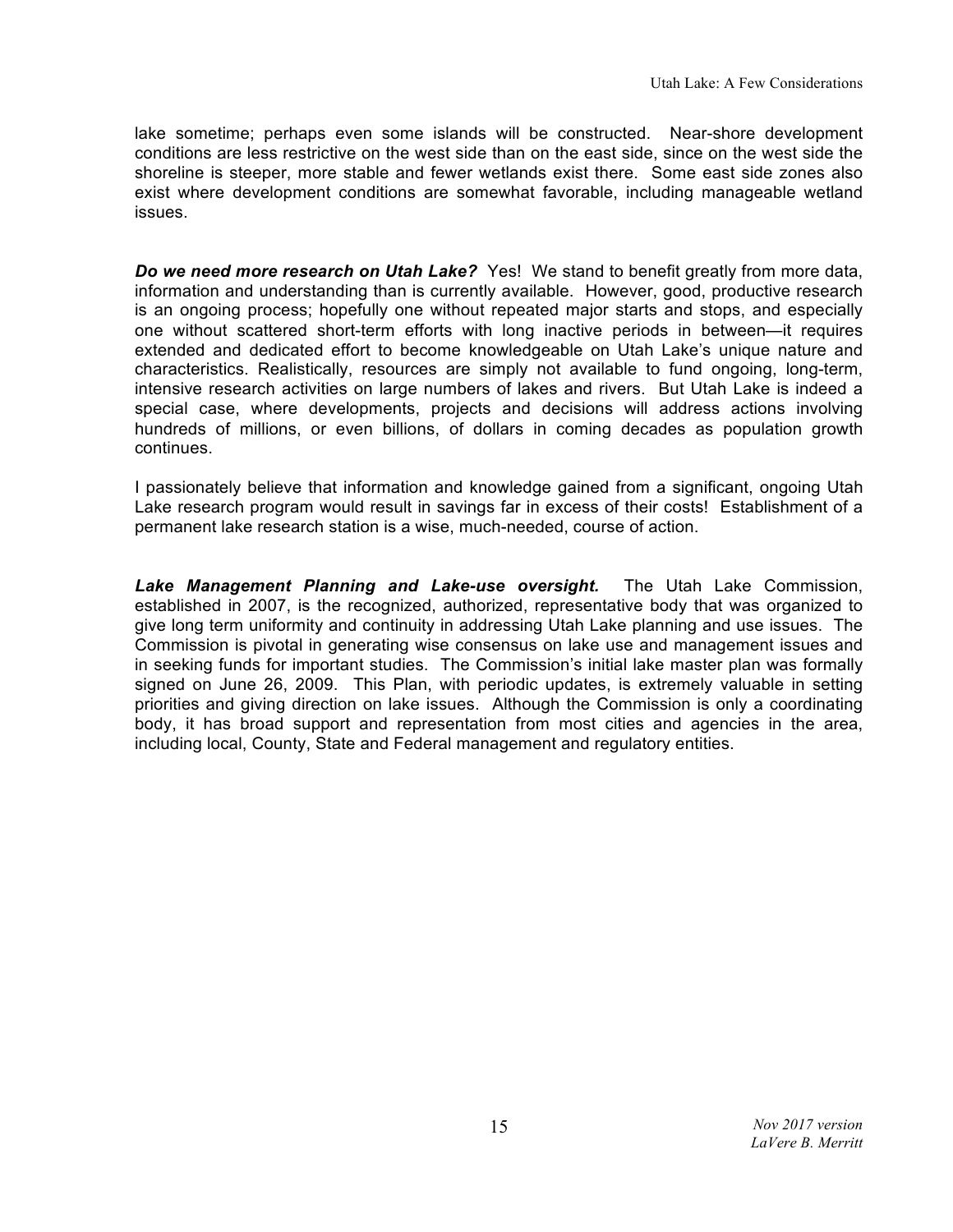## **Background Notes:**

**Perspectives on water quality**. Various perspectives exist as to the meaning of "water quality." As a result, confusion often results from differing perceptions as to what constitutes good or bad water quality. An understanding of the way government views water quality is important in any discussion on water quality:

Briefly: water quality and pollution as used in water quality management and enforcement are based on a waters designated **classification and associated beneficial uses**—these are established by states via professional staff evaluation and analysis, and adopted after review publication and public hearings. Officially then, water quality and pollution are defined relative to whether quality parameters for a particular classification are being violated, and if so, how often, how persistent, etc.

This approach means that water quality it not measured as compared to an absolute good or bad reference level but rather quality is judged relative the assigned classification and quality levels established for its associated beneficial uses. E.g., suppose a water source is designated as drinking water, but pollution-indicator bacteria persistently show up in samples. The water would then be considered polluted and of poor quality as a drinking water even though it may be of excellent quality for most other beneficial uses. Likewise, a water might be of good quality for a warm water fishery but unacceptable for most other uses.

In addition to this beneficial-use orientation in defining water quality, there are also nondegradation clauses in water quality laws to help prevent significant additional pollution—these clauses are aimed at preventing water quality deterioration when the existing quality is currently better than required by designated beneficial uses.

## **Official designated beneficial uses for Utah Lake:**

Designation Use Description

Beneficial Use

- 2B Protected for secondary contact recreation such as boating, wading, or similar uses.
- 3B Protected for warm water species of game fish, including the necessary aquatic organisms in their food chain.
- 3D Protected for other aquatic wildlife.
- 4 Protected for agricultural uses including irrigation of crops and stock watering.

See the state code for more details, water classifications, and associated water quality and pollution parameters.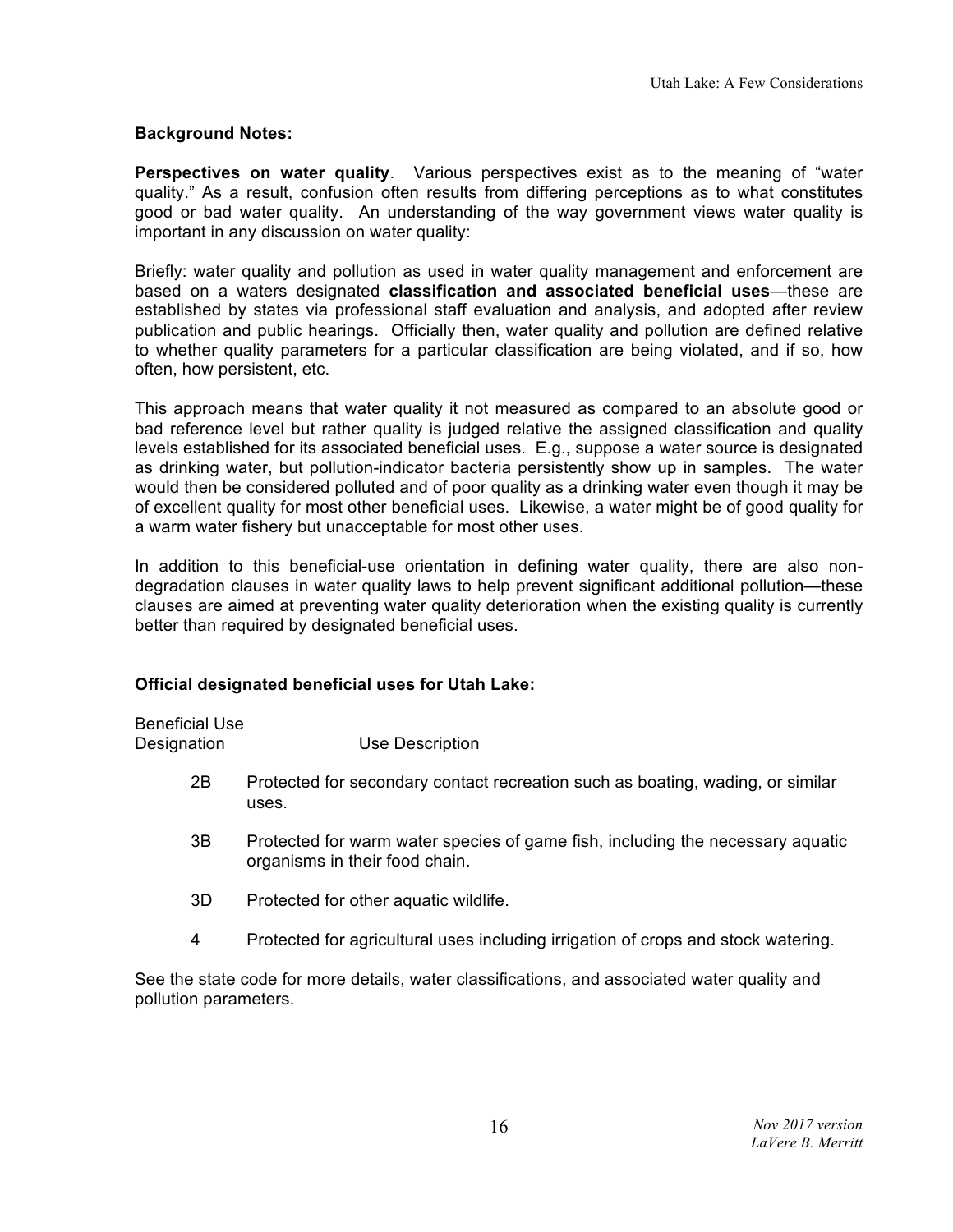**Total Dissolved Solids (TDS).** TDS is a general classifying parameter giving the weight of the total dissolved ions (salts)—in addition to having specific limits for some beneficial uses. Typically, TDS levels increase as one considers alpine lakes (typically 50-100 mg/l) to mountain streams, rivers, and lakes (100-400 mg/l) to lowland rivers and lakes (400-2000 mg/l) to oceans (30,000-40,000 mg/l) to salt lakes (200,000-400,000 mg/l). TDS limits or guidelines are typically 1000 mg/l for drinking water, 1200-1500 mg/l for irrigation, and 2000-2500 mg/l for livestock watering. A healthy person could survive on water containing as much as 10,000-15,000 mg/l TDS although it might taste rather nasty—At about these levels that the human body needs more water to flush out the consumed salts than is being drunk and dehydration ensues drinking only water more salty than 15,000 mg/l leads to serious health problems or death.

The current Utah TDS standard for irrigation water is 1200 mg/l. The types of crops and irrigation practices determine TDS levels in irrigation water at which crop damage becomes a significant problem. For the crops and irrigation practices commonly used in Utah, TDS begins to cause noticeable crop damage when TDS is above about 1500 mg/l.

**Phosphorus.** Phosphorus is a necessary nutrient for plant growth and a major part of most fertilizers. In aquatic systems, excessive phosphorus becomes a problem when it overstimulates algae and other plants to such heavy growth (blooms) that significant water quality and habitat problems result. In the Utah Water Quality Code, "pollution-indicator" threshold values for phosphorus are 0.050 mg/l (50 µg/l) in flowing waters and 0.025 mg/l in ponded water. However, concentrations higher than these are found naturally in many of Utah's waters; particularly in valley-basin areas when upstream drainage-basin geology is rich in phosphorus, as is the case for some of the Utah Lake drainage basin. Nutrients are not significantly removed by most conventional wastewater treatments. Modified or advanced treatments for high percentages of phosphorus removal are 1 to 3+ times the cost of conventional treatment.

**Nitrogen.** Nitrogen is another necessary nutrient for plant growth and the major ingredient in most fertilizers. The N/P weight ratio in most plants is about 10 to 1. Nitrogen standards as related to possible excessive algal or other plant growth are generally not included in water quality standards since the bioavailability of various nitrogen species in water and interaction with atmospheric nitrogen raise difficult issues on sources, controllability, and reasonable levels that elude structuring it into standards form. Often in lakes when nitrogen or phosphorus availability is actually limiting to algal growth, control of phosphorus is preferred since relatively low nitrogen often encourages growth of nitrogen-fixing cyanobacteria (often referred to as bluegreen algae). Cyanobacteria are more troublesome than most other algae, in that they often occur as heavy blooms and sometimes produce enough poisonous toxins to be of serious concern. It is important to note that if nitrogen and phosphorus are not at growth-limiting levels, it means that some other growth factor(s) is controlling the amount grown. Other possible limiting factors are: low light, other trace nutrients, temperature, grazing by zooplankton, toxics, crowding, and rapidity of change in various factors. etc

LaVere B. Merritt, Ph.D., P.E., BCEE MerrittLB@gmail.com, 801-420-8112

 $\mathcal{L}_\mathcal{L}$  , and the set of the set of the set of the set of the set of the set of the set of the set of the set of the set of the set of the set of the set of the set of the set of the set of the set of the set of th

*Dr. Merritt is a professor emeritus of civil & environmental engineering, Brigham Young University. His research and public service activities have included many multidisciplinary studies and evaluations concerning Utah Lake. He is the developer of the LKSIM model; this computer-based model simulates the water and salt balances for the Lake. He served as member and then chair of the Provo Metropolitan Water Board for many years. He is a consultant to both public and private entities on Utah Lake matters.* **\_\_\_\_\_\_\_\_\_\_\_\_\_\_\_\_\_\_\_\_\_\_\_\_\_\_\_\_\_\_\_\_\_\_\_\_\_\_\_\_\_\_\_\_\_\_\_\_\_\_\_\_\_\_\_\_\_\_\_\_\_\_\_\_**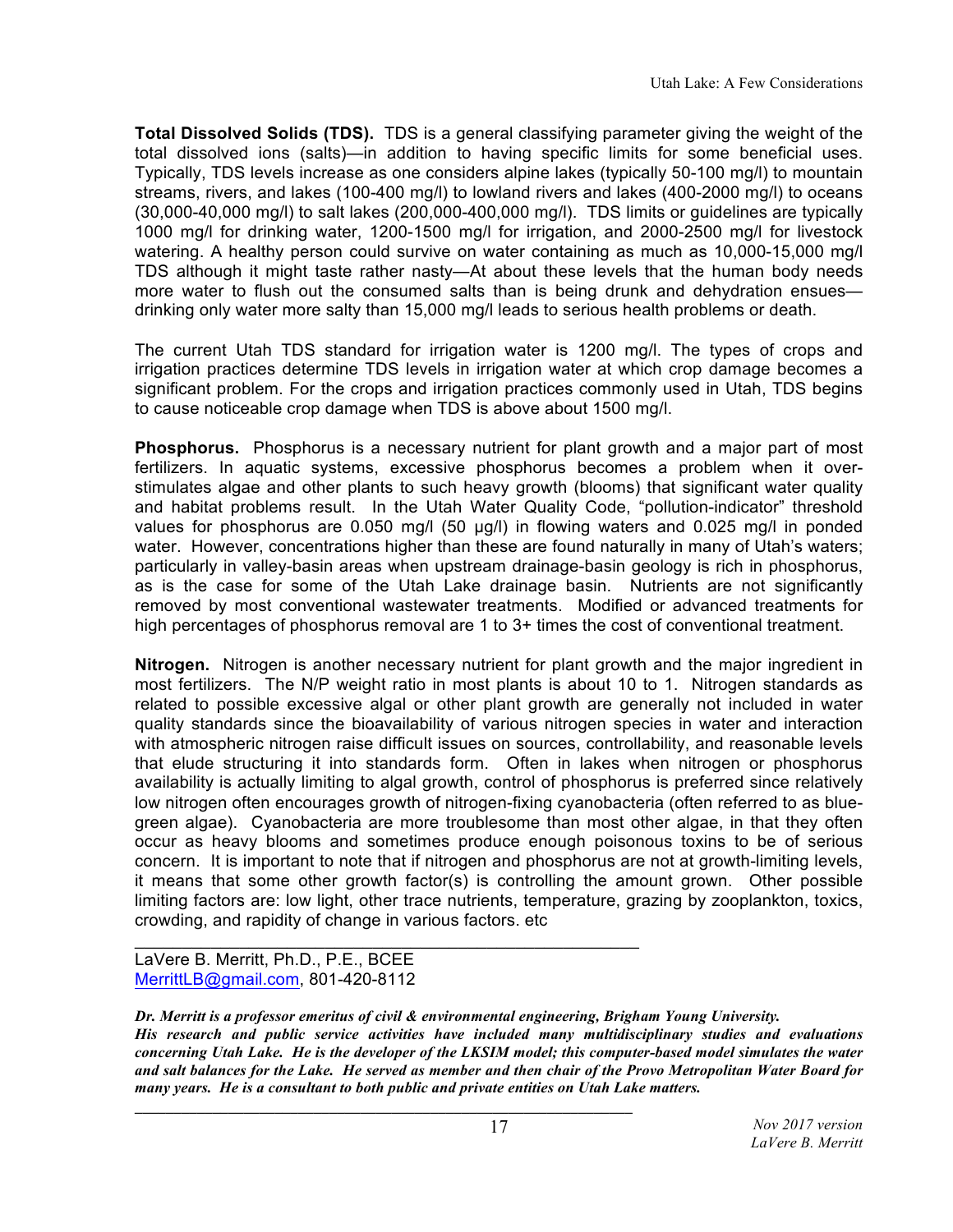The table and figure on the following two pages are summary results from the LKSIM model that simulates water balances and salt concentrations in Utah Lake.

| Ι.        | <b>INFLOW</b>                                                                                      |          |                    |            |                                                   |             |                    |      |      |                                                 |      |      |
|-----------|----------------------------------------------------------------------------------------------------|----------|--------------------|------------|---------------------------------------------------|-------------|--------------------|------|------|-------------------------------------------------|------|------|
|           |                                                                                                    | Flow     | Inflow             |            | $\mathbf v$<br>Salts---Percent of the Total Input |             |                    |      |      |                                                 |      |      |
|           |                                                                                                    | af/yr    | $_\odot^{\rm o}$ 1 | $2^2$      | TDS                                               | Na          | Ca                 | Mq   | K    | Сl                                              | HCO3 | SO4  |
|           | 1. Surface Inflow                                                                                  |          |                    |            |                                                   |             |                    |      |      |                                                 |      |      |
| a.        | Mountain Strms                                                                                     | 228385.  | 42.7               | 36.3       | 23.0                                              | 10.9        | 32.9               | 27.4 | 12.7 | 9.8                                             | 35.1 | 20.5 |
| b.        | Wastewater Trt                                                                                     | 27346.   | 5.1                | 4.3        | 4.1                                               | 3.6         | 4.6                | 3.8  | 5.5  | 3.4                                             | 5.7  | 2.9  |
| $\circ$ . | Other-Main Lake                                                                                    | 116231.  | 21.7               | 18.5       | 20.8                                              | 15.8        | 20.8               | 28.2 | 22.0 | 11.9                                            | 25.6 | 22.6 |
| d.        | Other-Provo Bay                                                                                    | 62519.   | 11.7               | 9.9        | 10.3                                              | 6.3         | 13.5               | 12.0 | 8.4  | 4.6                                             | 12.8 | 13.2 |
| е.        | Other-Goshen Bay                                                                                   | 6134.    | 1.1                | 1.0        | 5.7                                               | 10.6        | 1.1                | 3.9  | 6.6  | 9.9                                             | 1.5  | 6.0  |
|           | 1. Sub-Total                                                                                       | 440615.  | 82.4               | 70.1       | 63.8                                              | 47.1        | 73.0               | 75.3 | 55.0 | 39.5                                            | 80.7 | 65.2 |
| 2.        | Fresh Groundwater                                                                                  |          |                    |            |                                                   |             |                    |      |      |                                                 |      |      |
| $a$ .     | Main Lake                                                                                          | 34396.   | 6.4                | 5.4        |                                                   |             |                    |      |      |                                                 |      |      |
|           | b. Goshen Bay                                                                                      | 33915.   | 6.3                | 5.4        |                                                   |             |                    |      |      |                                                 |      |      |
| 2.        | Sub-Total                                                                                          | 68311.   | 12.8               | 10.8       | 9.5                                               |             | 8.1 10.4 12.9 11.1 |      |      | 7.9                                             | 11.8 | 9.6  |
| 3.        | Thermal/Mineral GW                                                                                 |          |                    |            |                                                   |             |                    |      |      |                                                 |      |      |
| а.        | Main Lake                                                                                          | 24233.   | 4.5                | 3.9        |                                                   | $26.1$ 43.8 | 16.4               | 11.6 | 33.2 | 51.6                                            | 7.3  | 24.6 |
| b.        | Goshen Bay                                                                                         | 1365.    | 0.3                | 0.2        | 0.5                                               | 1.0         | 0.3                | 0.2  | 0.6  | 0.9                                             | 0.2  | 0.7  |
|           | 3.<br>Sub-Total                                                                                    | 25598.   | 4.8                | 4.1        | 26.6                                              | 44.8        | 16.6               | 11.8 | 33.8 | 52.5                                            | 7.5  | 25.3 |
|           | $1 + 2 + 3$ Sub-Total                                                                              | 534523.  |                    | 100.0 84.5 |                                                   |             |                    |      |      | 100.0 100.0 100.0 100.0 100.0 100.0 100.0 100.0 |      |      |
| 4.        | Precipitation                                                                                      |          |                    |            |                                                   |             |                    |      |      |                                                 |      |      |
| а.        | Main Lake                                                                                          | 65358.   |                    |            |                                                   |             |                    |      |      |                                                 |      |      |
| b.        | Provo Bay                                                                                          | 5675.    |                    |            |                                                   |             |                    |      |      |                                                 |      |      |
| $\circ$ . | Goshen Bay                                                                                         | 26740.   |                    |            |                                                   |             |                    |      |      |                                                 |      |      |
|           | Sub-Total<br>4.                                                                                    | 97774.   |                    | 15.5       |                                                   |             |                    |      |      |                                                 |      |      |
|           | Inflow Total:                                                                                      | 628895.  |                    | 100.0      |                                                   |             |                    |      |      |                                                 |      |      |
| II.       | Outflow                                                                                            |          |                    |            |                                                   |             |                    |      |      |                                                 |      |      |
| 1.        | Jordan River                                                                                       | 304290.  | 48.0               |            |                                                   |             |                    |      |      |                                                 |      |      |
| 2.        | Evaporation                                                                                        |          |                    |            |                                                   |             |                    |      |      |                                                 |      |      |
| a.        | Main Lake                                                                                          | 221320.  | 35.2               |            |                                                   |             |                    |      |      |                                                 |      |      |
|           | b. Provo Bay                                                                                       | 16043.   | 2.5                |            |                                                   |             |                    |      |      |                                                 |      |      |
| $\circ$ . | Goshen Bay                                                                                         | 88916.   | 14.1               |            |                                                   |             |                    |      |      |                                                 |      |      |
|           | Sub-Total<br>2.                                                                                    | 326279.  | 52.0               |            |                                                   |             |                    |      |      |                                                 |      |      |
|           | Outflow Total:                                                                                     | 630579.  | 100.0              |            |                                                   |             |                    |      |      |                                                 |      |      |
|           | Lake storage:                                                                                      | $-1684.$ |                    |            |                                                   |             |                    |      |      |                                                 |      |      |
|           | Net:                                                                                               | 628895.  |                    |            |                                                   |             |                    |      |      |                                                 |      |      |
|           |                                                                                                    |          |                    |            | TDS                                               | Na          | Ca                 |      | Κ    |                                                 | HCO3 | SO4  |
|           | Total Salts Out/Salts In (%)<br>Ratio:                                                             |          |                    |            | 71.8                                              | 98.0        | 35.7               | 97.7 | 98.3 | 98.3                                            |      | 98.0 |
|           | <sup>1</sup> Based on Total w/o precipitation. <sup>2</sup> Based on Total Including precipitation |          |                    |            |                                                   |             |                    |      |      |                                                 |      |      |

**Table 1**: Utah Lake-Avg. water & salt quantities-**1930-2013 Hist. simulation** (83 yr.)

Table data from LKSIM model simulation of historical conditions in Utah Lake.